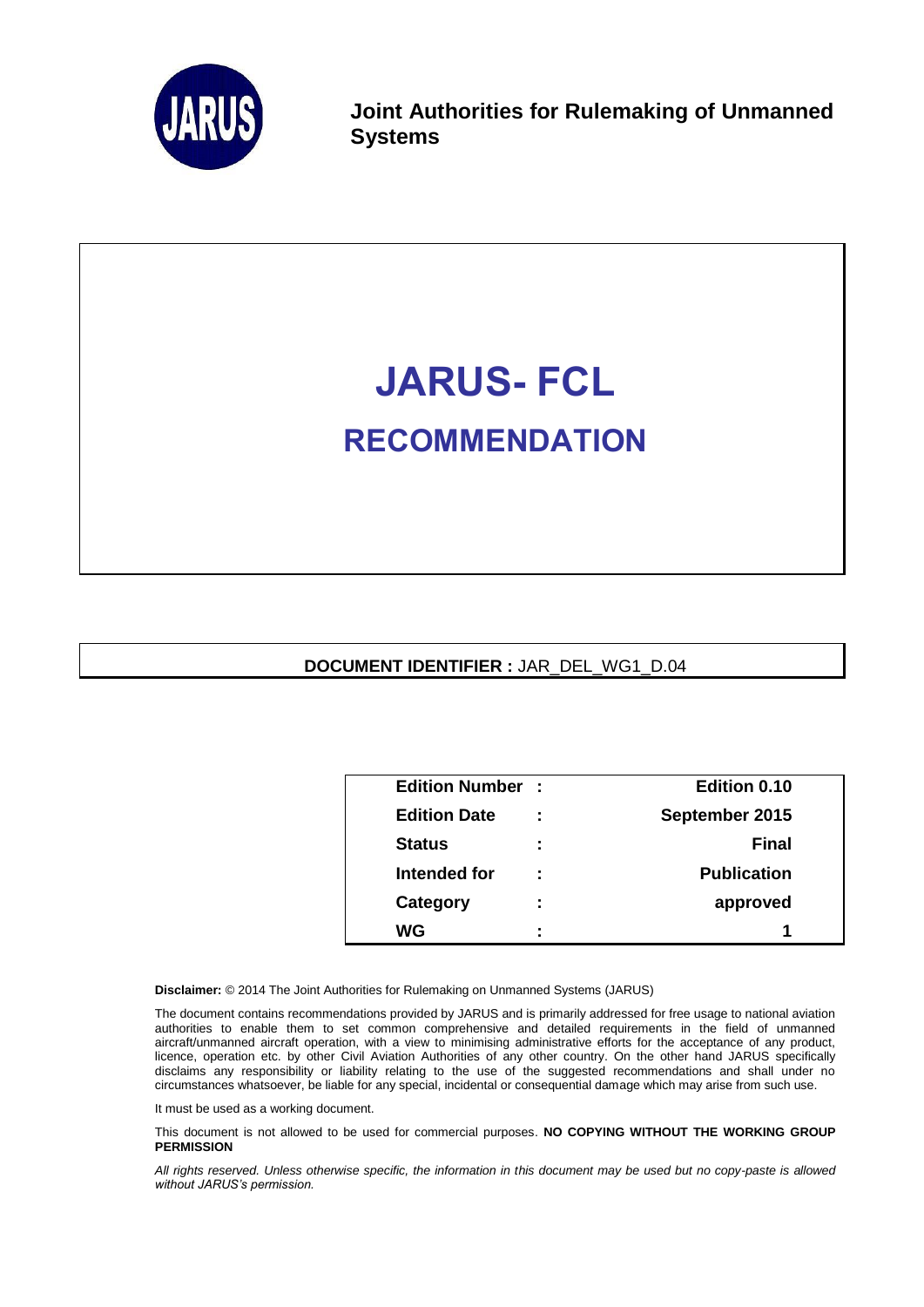### **DOCUMENT CHARACTERISTICS**

<span id="page-1-0"></span>

|                                         |                                                                                                                                                                                                                                                                                                                                                                                                                                                                                                               |                                | <b>TITLE</b>    |        |                                            |          |
|-----------------------------------------|---------------------------------------------------------------------------------------------------------------------------------------------------------------------------------------------------------------------------------------------------------------------------------------------------------------------------------------------------------------------------------------------------------------------------------------------------------------------------------------------------------------|--------------------------------|-----------------|--------|--------------------------------------------|----------|
| <b>JARUS</b> FCL Recommendation         |                                                                                                                                                                                                                                                                                                                                                                                                                                                                                                               |                                |                 |        |                                            |          |
|                                         |                                                                                                                                                                                                                                                                                                                                                                                                                                                                                                               | <b>Publications Reference:</b> | JAR_doc_03      |        |                                            |          |
|                                         |                                                                                                                                                                                                                                                                                                                                                                                                                                                                                                               | <b>ID Number:</b>              | D.04            |        |                                            |          |
|                                         |                                                                                                                                                                                                                                                                                                                                                                                                                                                                                                               | <b>Edition:</b>                | V1.0            |        |                                            |          |
|                                         |                                                                                                                                                                                                                                                                                                                                                                                                                                                                                                               | <b>Edition Date:</b>           | 09/09/2015      |        |                                            |          |
|                                         |                                                                                                                                                                                                                                                                                                                                                                                                                                                                                                               |                                | <b>Abstract</b> |        |                                            |          |
|                                         | This JARUS-FCL Recommendation ultimately aims at providing recommendations for<br>States to use for their own national legislation, concerning uniform personnel licensing<br>and competencies for personnel involved in the operation of remotely piloted aircraft<br>systems (RPAS). The recommendations presented in this JARUS-FCL Recommendation<br>document represents the culmination of best practices and procedures used in prior<br>RPAS approvals, as well as input from JARUS-FCL expert members |                                |                 |        |                                            |          |
|                                         |                                                                                                                                                                                                                                                                                                                                                                                                                                                                                                               |                                | <b>Keywords</b> |        |                                            |          |
| <b>FCL</b><br><b>RPA</b><br><b>RPAS</b> | <b>RPL</b>                                                                                                                                                                                                                                                                                                                                                                                                                                                                                                    | <b>VLOS</b>                    |                 |        |                                            |          |
| <b>Contact</b><br>Person(s)             | <b>Tel</b>                                                                                                                                                                                                                                                                                                                                                                                                                                                                                                    |                                | <b>WG</b>       |        |                                            |          |
| Benny<br>Davidor                        |                                                                                                                                                                                                                                                                                                                                                                                                                                                                                                               | +97239774633                   | Leader WG1      |        |                                            |          |
|                                         | STATUS, AUDIENCE AND ACCESSIBILITY                                                                                                                                                                                                                                                                                                                                                                                                                                                                            |                                |                 |        |                                            |          |
|                                         | <b>Status</b>                                                                                                                                                                                                                                                                                                                                                                                                                                                                                                 |                                | Intended for    |        | Accessible via                             |          |
| Working<br><b>Draft</b>                 | $\Box$                                                                                                                                                                                                                                                                                                                                                                                                                                                                                                        | General<br>Public              |                 | ☑      | Intranet                                   | $\Box$   |
| Final                                   | $\Box$                                                                                                                                                                                                                                                                                                                                                                                                                                                                                                        | <b>JARUS</b><br>members        |                 | $\Box$ | <b>Extranet</b>                            | $\Delta$ |
| Proposed<br><b>Issue</b>                | $\Box$                                                                                                                                                                                                                                                                                                                                                                                                                                                                                                        | Restricted<br>Plenary<br>Team  |                 | $\Box$ | Internet Web site<br>http://jarus-rpas.org | ☑        |
| Released<br><b>Issue</b>                | ☑                                                                                                                                                                                                                                                                                                                                                                                                                                                                                                             | Internal                       | consultation    | $\Box$ | Share point                                | ☑        |
|                                         |                                                                                                                                                                                                                                                                                                                                                                                                                                                                                                               | External                       | consultation    | $\Box$ |                                            |          |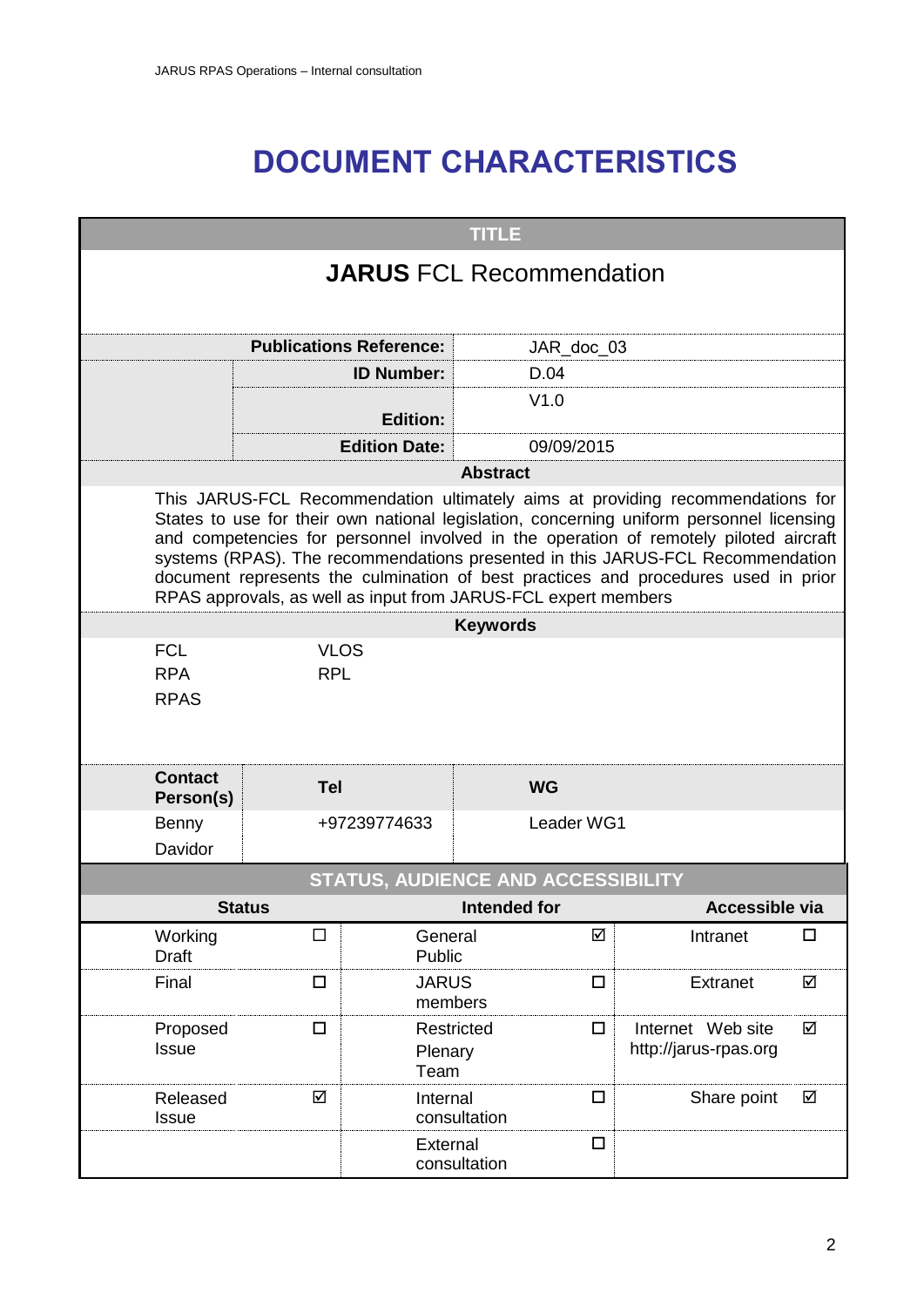## **DOCUMENT APPROVAL**

<span id="page-2-0"></span>The following table identifies the process successively approving the present issue of this document before public publication.

| <b>PROCESS</b>           | <b>NAME WG leader</b> | <b>DATE</b>       |
|--------------------------|-----------------------|-------------------|
| WG1                      | <b>Benny Davidor</b>  |                   |
| Internal<br>Consultation | <b>Benny Davidor</b>  |                   |
| External<br>Consultation | <b>Benny Davidor</b>  |                   |
| Plenary<br>Team          | <b>Benny Davidor</b>  | September<br>2015 |
| Published                | <b>Benny Davidor</b>  | October<br>2015   |
|                          |                       |                   |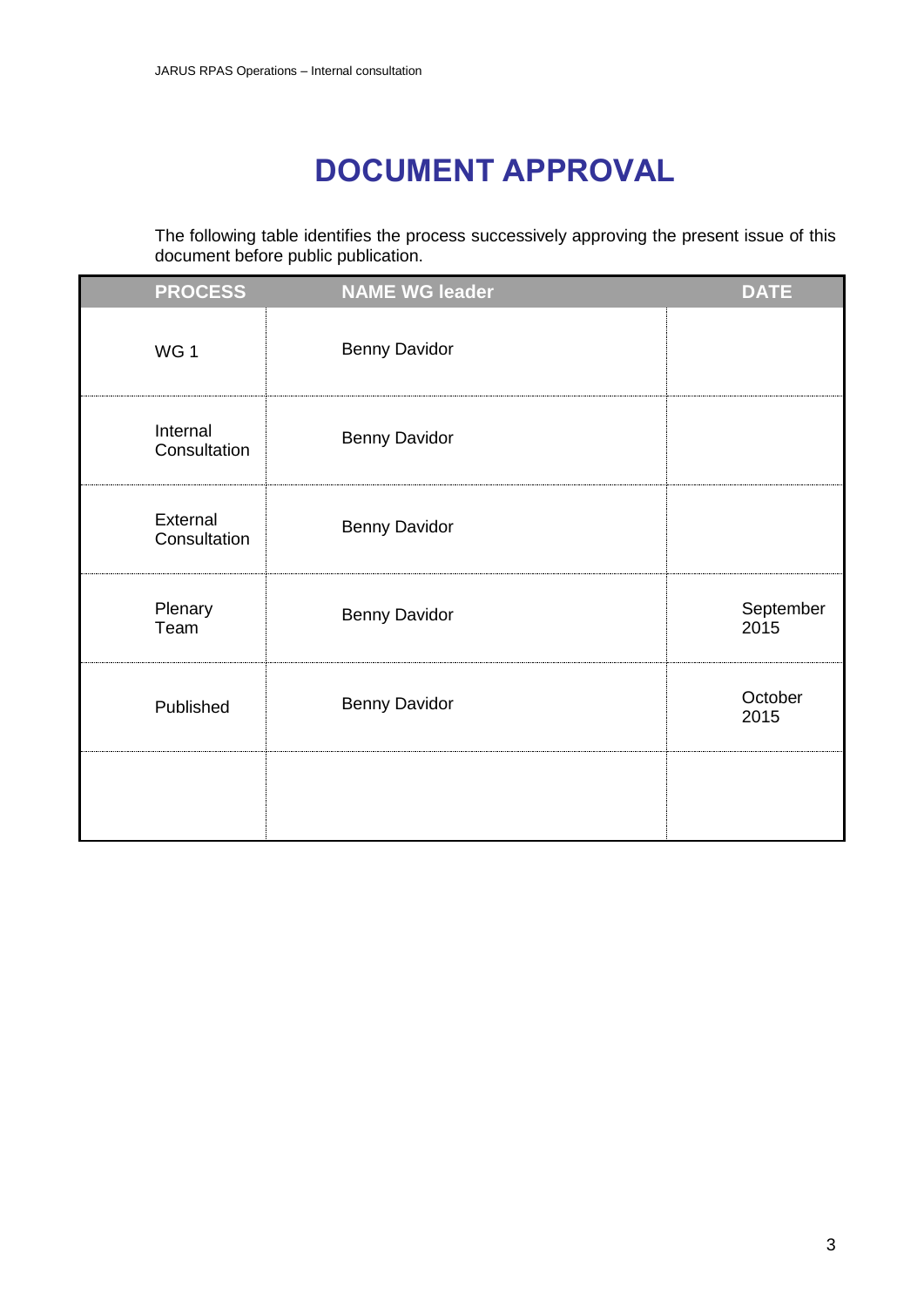### **DOCUMENT CHANGE RECORD**

<span id="page-3-0"></span>The following table records the complete history of the successive editions of the present document.

| <b>EDITION</b><br><b>NUMBER</b> | <b>EDITION</b><br><b>DATE</b> | <b>REASON FOR CHANGE</b> | <b>PAGES</b><br><b>AFFECTED</b> |
|---------------------------------|-------------------------------|--------------------------|---------------------------------|
|                                 |                               |                          |                                 |
|                                 |                               |                          |                                 |
|                                 |                               |                          |                                 |
|                                 |                               |                          |                                 |

|          | <b>JARUS WG 1</b>                  |  |
|----------|------------------------------------|--|
|          | <b>Benny Davidor</b>               |  |
| Tel: Tel | +972 (3) 9774633                   |  |
| Fax:     | +972 (3) 9772422                   |  |
|          | E-mail: Secretariat@jarus-rpas.org |  |
|          | davidorb@mot.gov.il                |  |
|          |                                    |  |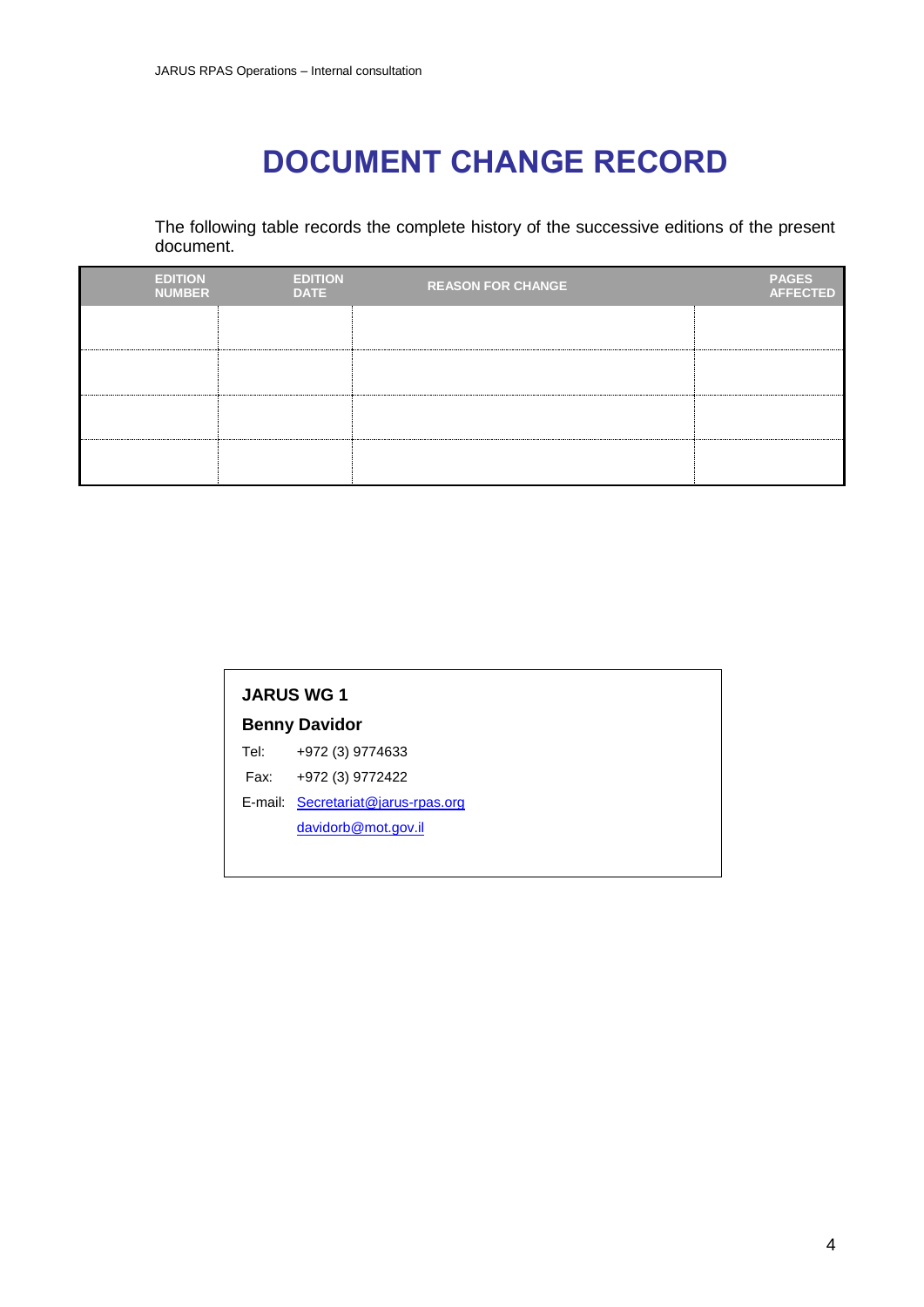### **JARUS**

### <span id="page-4-1"></span><span id="page-4-0"></span>**REMOTELY PILOTED AIRCRAFT SYSYTEMS FCL RECOMMENDATION**

**VERSION 1.0 SEPTEMBER 15**

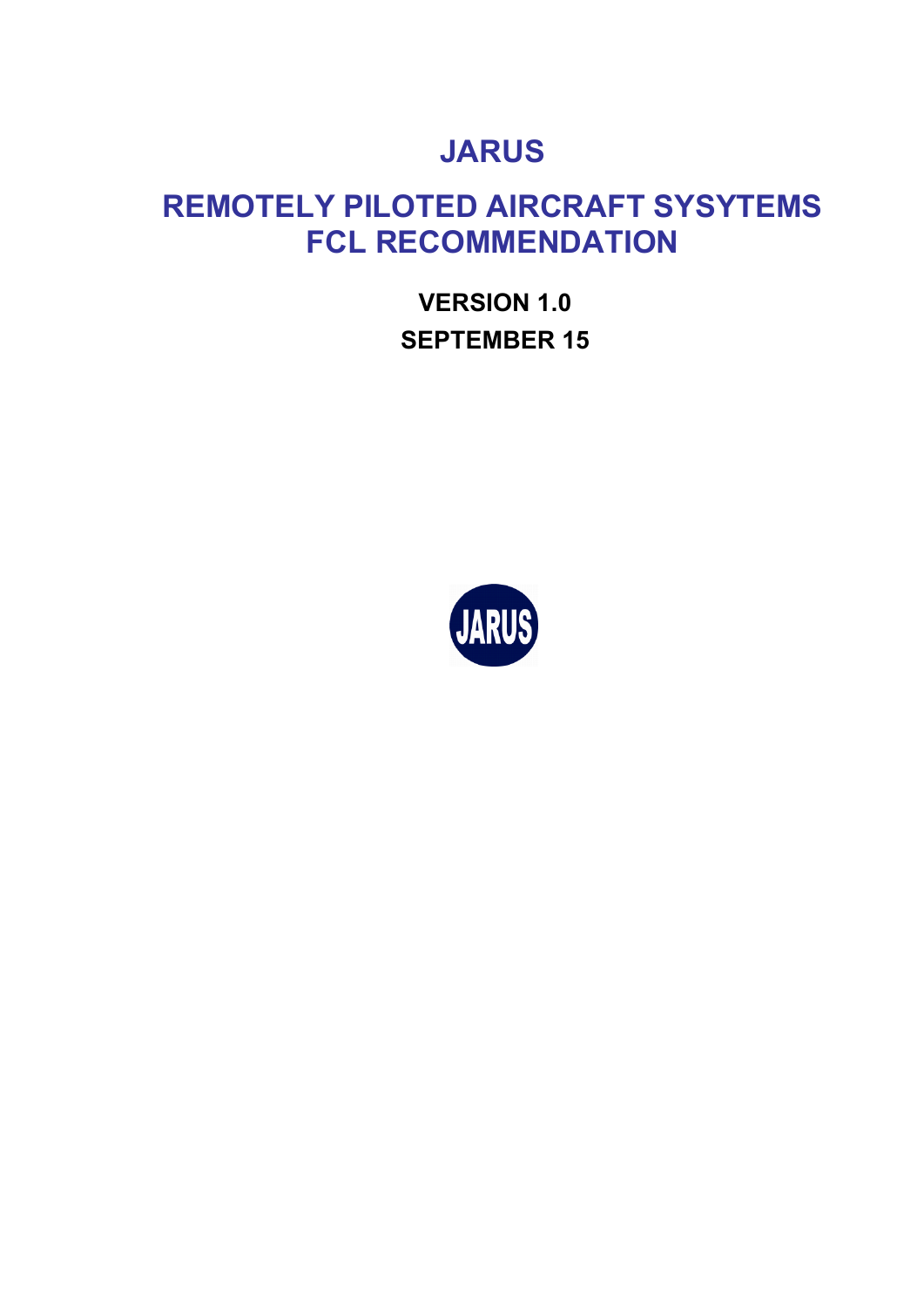**[THIS PAGE INTENTIONALLY LEFT BLANK]**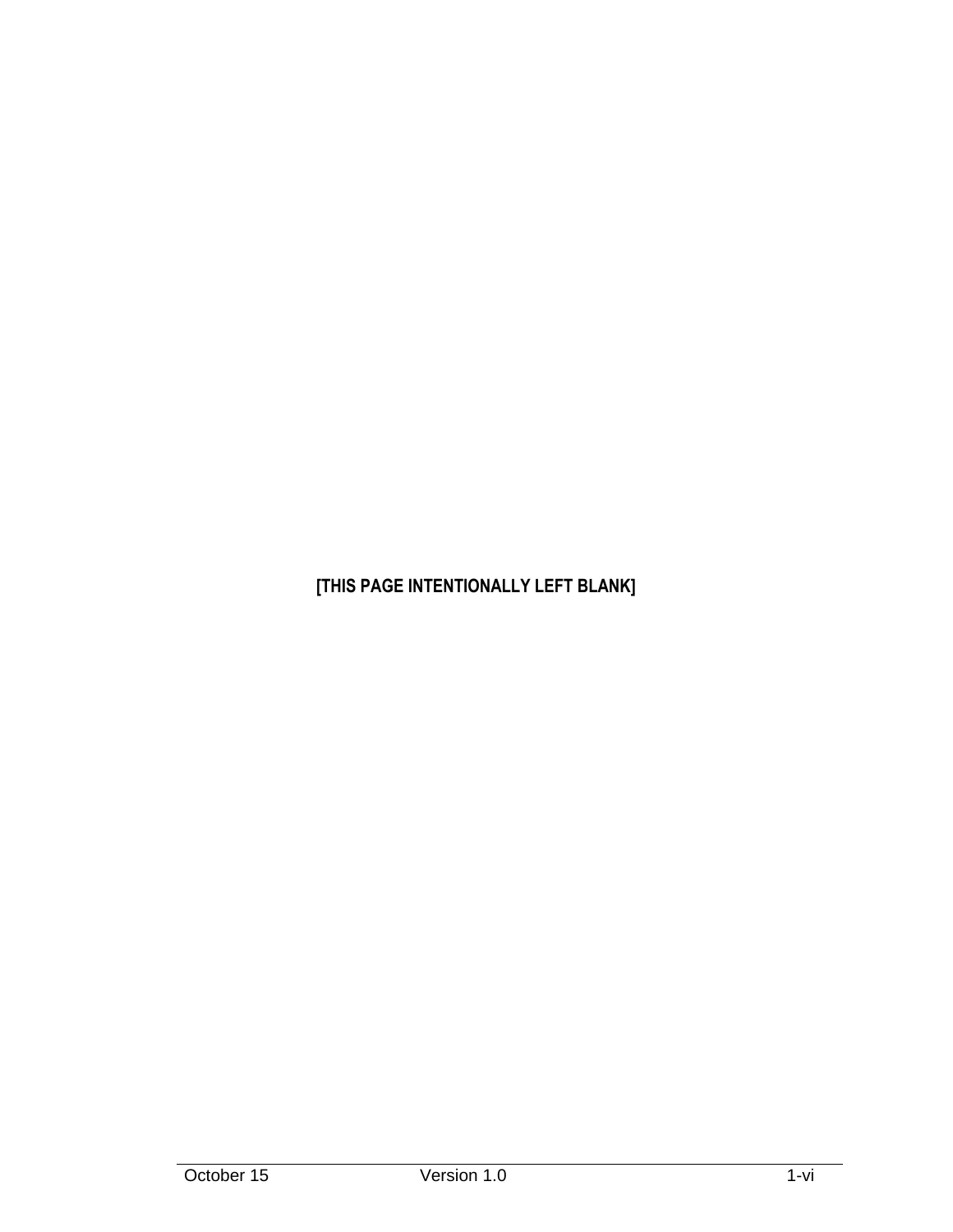### TABLE OF CONTENTS

| 1              |            |                                                                                                        |  |
|----------------|------------|--------------------------------------------------------------------------------------------------------|--|
| $\overline{2}$ |            |                                                                                                        |  |
| 3              |            |                                                                                                        |  |
| 4              |            | ARTICLE 3: GENERAL PROVISIONS FOR REMOTE PILOT LICENCES, ASSOCIATED RATINGS, ENDORSEMENTS AND          |  |
|                |            |                                                                                                        |  |
| 5              | 14         | ARTICLE 4 - VALIDITY OF REMOTE PILOT LICENCES, ASSOCIATED RATINGS, ENDORSEMENTS AND CERTIFICATES       |  |
| 6              |            | ARTICLE 5 - CREDIT FOR MILITARY REMOTE PILOTS OBTAINED DURING MILITARY SERVICE15                       |  |
| $\overline{ }$ |            |                                                                                                        |  |
| 8              |            | ARTICLE 7 - CONDITIONS FOR THE ACCEPTANCE OF REMOTE PILOT LICENCES, ASSOCIATED RATINGS,                |  |
|                |            |                                                                                                        |  |
| 9              |            |                                                                                                        |  |
|                | 9.1        |                                                                                                        |  |
|                | 9.2        |                                                                                                        |  |
|                | 9.3        |                                                                                                        |  |
|                | 9.4        |                                                                                                        |  |
|                | 9.5        |                                                                                                        |  |
|                | 9.6        | JARUS-FCL.025 THEORETICAL KNOWLEDGE EXAMINATIONS FOR THE ISSUE OF REMOTE PILOT LICENCES AND ASSOCIATED |  |
|                | RATINGS 20 |                                                                                                        |  |
|                | 9.7        |                                                                                                        |  |
|                | 9.8        |                                                                                                        |  |
|                | 9.9        |                                                                                                        |  |
|                | 9.10       |                                                                                                        |  |
|                | 9.11       |                                                                                                        |  |
|                | 9.12       |                                                                                                        |  |
|                | 9.13       | JARUS-FCL.060 REVOCATION, SUSPENSION AND LIMITATION OF REMOTE PILOT LICENCES, ASSOCIATED RATINGS AND   |  |
|                |            |                                                                                                        |  |
|                |            | SUBPART B - REMOTE PILOT LICENCE (RPL) AND VISUAL LINE OF SIGHT REMOTE PILOT LICENCE (VLOS RPL)24      |  |
| 10             |            |                                                                                                        |  |
|                | 10.1       |                                                                                                        |  |
|                | 10.2       |                                                                                                        |  |
|                | 10.3       |                                                                                                        |  |
|                | 10.4       |                                                                                                        |  |
|                | 10.5       |                                                                                                        |  |
| 11             |            |                                                                                                        |  |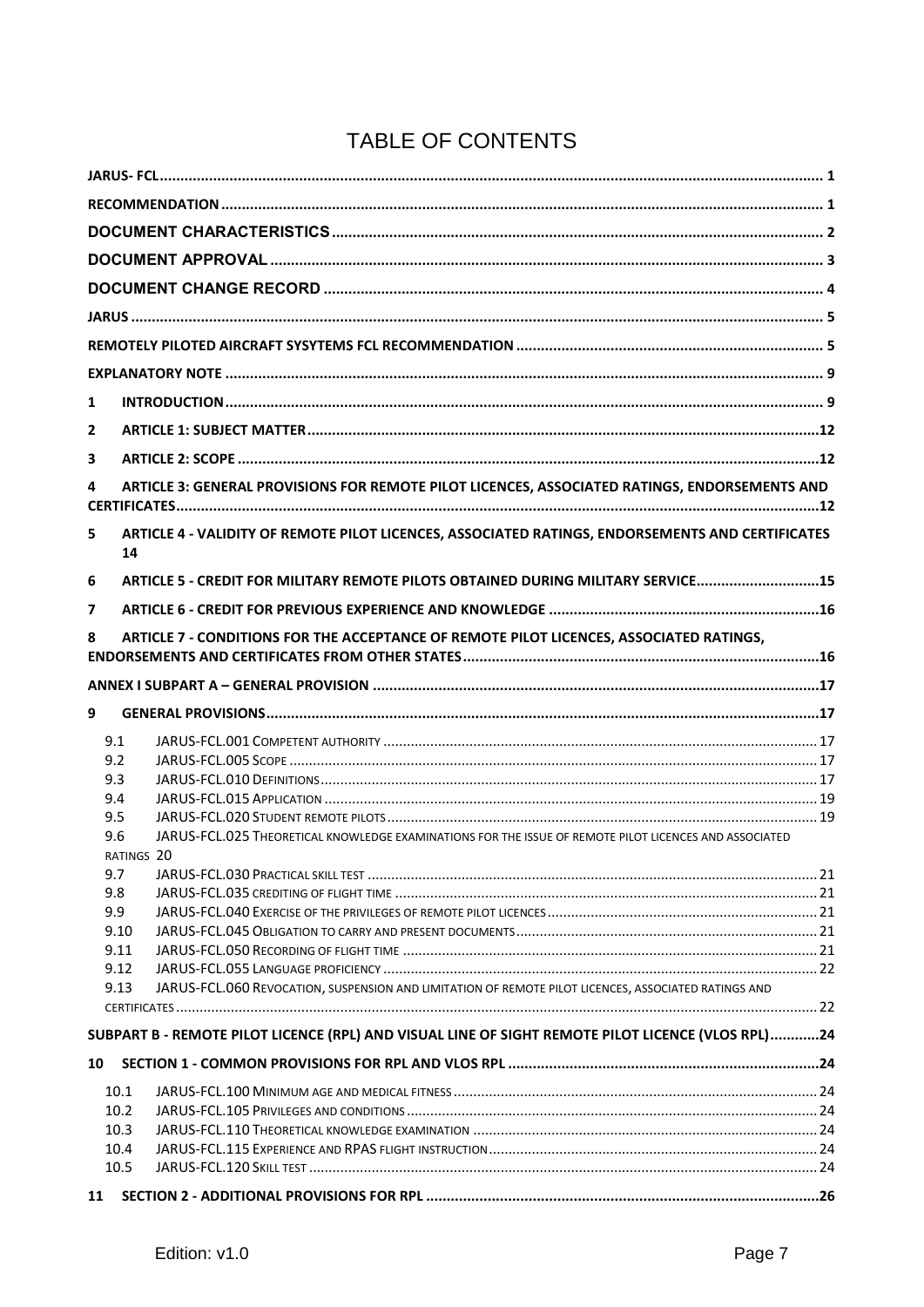| 11.1            |                                                                                            |  |
|-----------------|--------------------------------------------------------------------------------------------|--|
| 11.2            |                                                                                            |  |
| 11.3            |                                                                                            |  |
| 11.4            |                                                                                            |  |
| 11.5            |                                                                                            |  |
|                 |                                                                                            |  |
| 12 <sup>7</sup> |                                                                                            |  |
| 12.1            |                                                                                            |  |
| 12.2            |                                                                                            |  |
| 12.3            |                                                                                            |  |
| 12.4            |                                                                                            |  |
| 12.5            |                                                                                            |  |
|                 |                                                                                            |  |
| 13 <sup>7</sup> |                                                                                            |  |
| 13.1            |                                                                                            |  |
| 13.2            |                                                                                            |  |
|                 |                                                                                            |  |
| 14              |                                                                                            |  |
| 14.1            |                                                                                            |  |
| 14.2            |                                                                                            |  |
| 14.3            |                                                                                            |  |
| 14.4            |                                                                                            |  |
| 14.5            |                                                                                            |  |
| 14.6            |                                                                                            |  |
|                 |                                                                                            |  |
| 15              |                                                                                            |  |
| 15.1            |                                                                                            |  |
| 15.2            |                                                                                            |  |
| 15.3            |                                                                                            |  |
| 15.4            |                                                                                            |  |
| 15.5            |                                                                                            |  |
| 15.6            |                                                                                            |  |
| 15.7            | JARUS-FCL.530 CONDUCT OF SKILL TESTS, PROFICIENCY CHECKS AND ASSESSMENTS OF COMPETENCE  41 |  |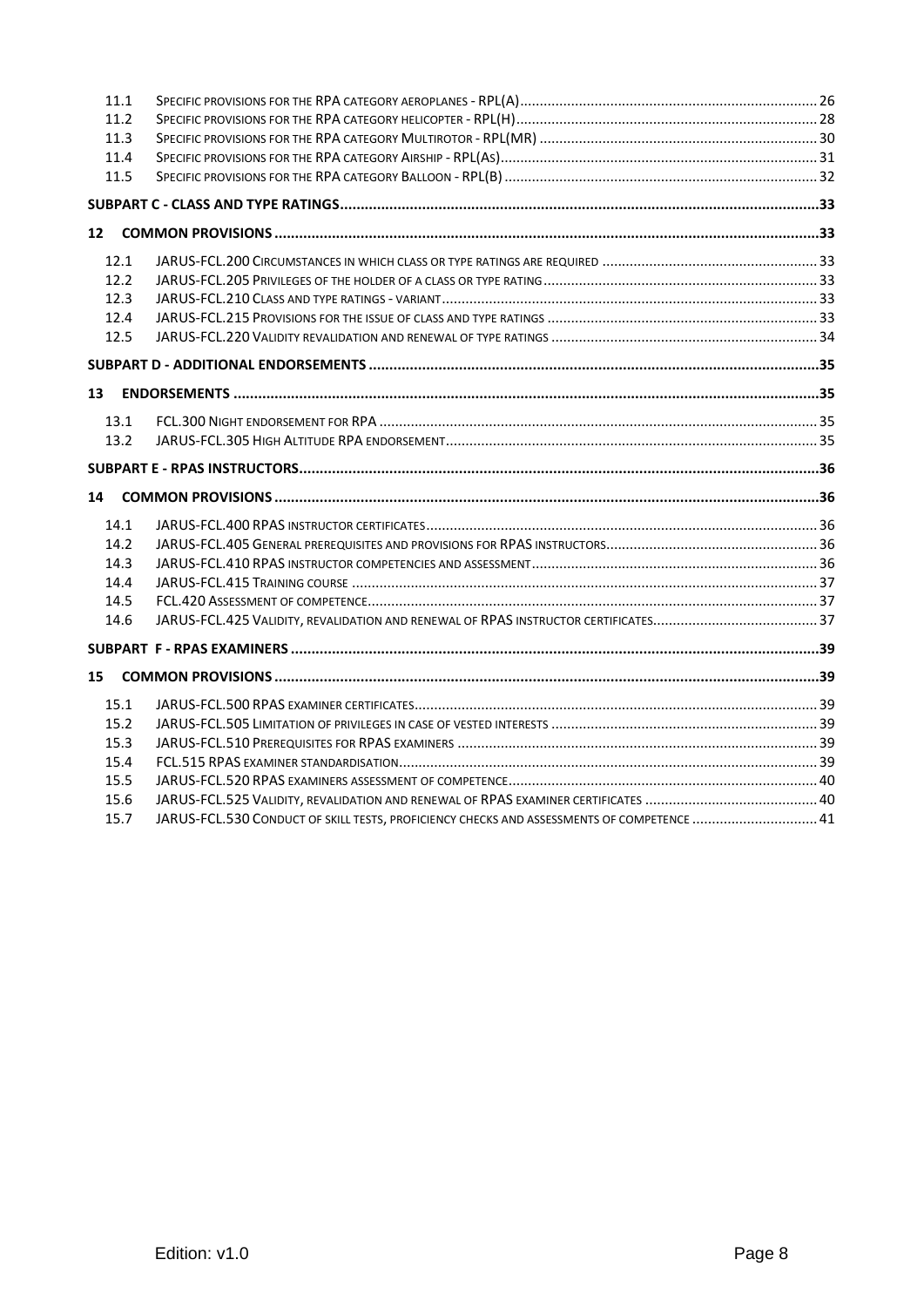### **EXPLANATORY NOTE**

#### <span id="page-8-1"></span><span id="page-8-0"></span>**1 Introduction**

The Joint Authorities for Rulemaking on Unmanned Systems (JARUS) has established a remote flight crew licensing workgroup, WG 1, to develop guidance material for remote pilots licensing. The workgroup holds representatives from most of JARUS 'Member States'.

This JARUS-FCL Recommendation is the outcome of WG1.

On Dec 2013 the JARUS Plenary agreed to launch a formal internal consultation of all JARUS members on LICENSING AND COMPETENCIES FOR REMOTELY PILOTED AIRCRAFT SYSTEMS (RPAS) draft.

This consultation provided 56 comments which have been individually reviewed by the WG. The vast majority of such comments has been accepted or at least partially accepted.

The first draft of this JARUS-FCL Recommendation was based on the FAA model civil aviation regulation (MCARS) format. After the comment review round, this document was revised and brought in line with the EASA- FCL format as well, to have both formats combined. This combined format, named JARUS-FCL Recommendations was now in line as well with the already consulted JARUS-ORG Recommendation.

WG 1 reached unanimous consensus on this draft JARUS-FCL Recommendation which was proposed to public external consultation through the JARUS website.

JARUS received 99 unique comments from different stakeholders worldwide, and all these comments are responded to and incorporated in a Comment Response Document (CRD), to be published simultaneously with the official release of the first edition of this JARUS-FCL Recommendation.

- 1.1 This JARUS-FCL Recommendation ultimately aims at providing recommendations for States to use for their own national legislation, concerning uniform personnel licensing and competencies for personnel involved in the operation of remotely piloted aircraft systems (RPAS). The recommendations presented in this JARUS-FCL Recommendation document represents the culmination of best practices and procedures used in prior RPAS approvals, as well as input from JARUS-FCL expert members. It should be noted that the material presented in this document is a recommended approach to personnel licencing and competency for RPAS. Because RPAS are a new part of the aviation system, each application concerning personnel licencing and competency should be assessed by the competent authority on its own technical merits and may require unique associated ratings, limitations and endorsements, which are based on the specific needs or capabilities of the
- 1.2 RPAS in question. This JARUS-FCL Recommendation is based on the following main assumptions:
- 1.3 The overall scope is based on the FCL chapter 7 in ICAO Cir 328, Unmanned Aircraft Systems (UAS). This circular state in chapter 7.9:

*"Licensing and training requirements will be developed similar to those for manned aviation and will include both the aeronautical knowledge and operational components. Specific adjustments may be needed considering the particular and unique nature and characteristics of the remote pilot station environment and RPA applications (from both a technical and flight operations perspective, e.g. VLOS or beyond VLOS) as well as aircraft type (e.g. aeroplane, helicopter). In that context, qualifications for certain categories of remote crew (e.g. VLOS helicopter) may be significantly different from those pertaining to the traditional qualifications pertaining to manned aviation."*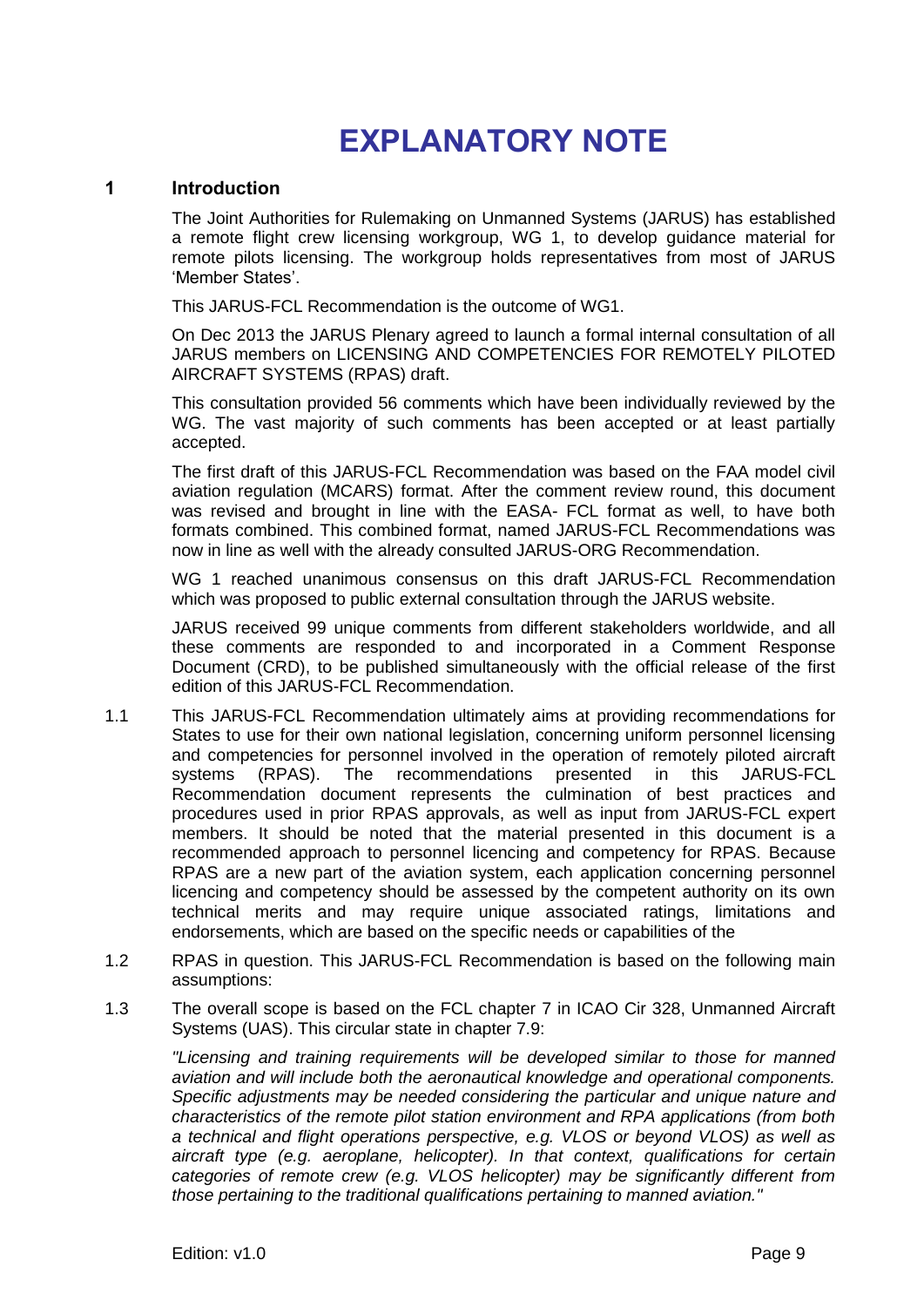- 1.3.1 The overall scope is also based on the FCL chapter 8 'Licensing and Competencies' of the ICAO Manual on Remotely Piloted Aircraft Systems (RPAS) (Doc 10019 AN/507).
- 1.3.2 The FAA model civil aviation regulation (MCARS) and EASA Part-FCL (Annex 1 to the Aircrew Regulation 1178/2011), as published on the respective websites, were used as the basis for this document. The text from both regulations was combined and amended in order to make it suitable for remote pilot licencing and competencies.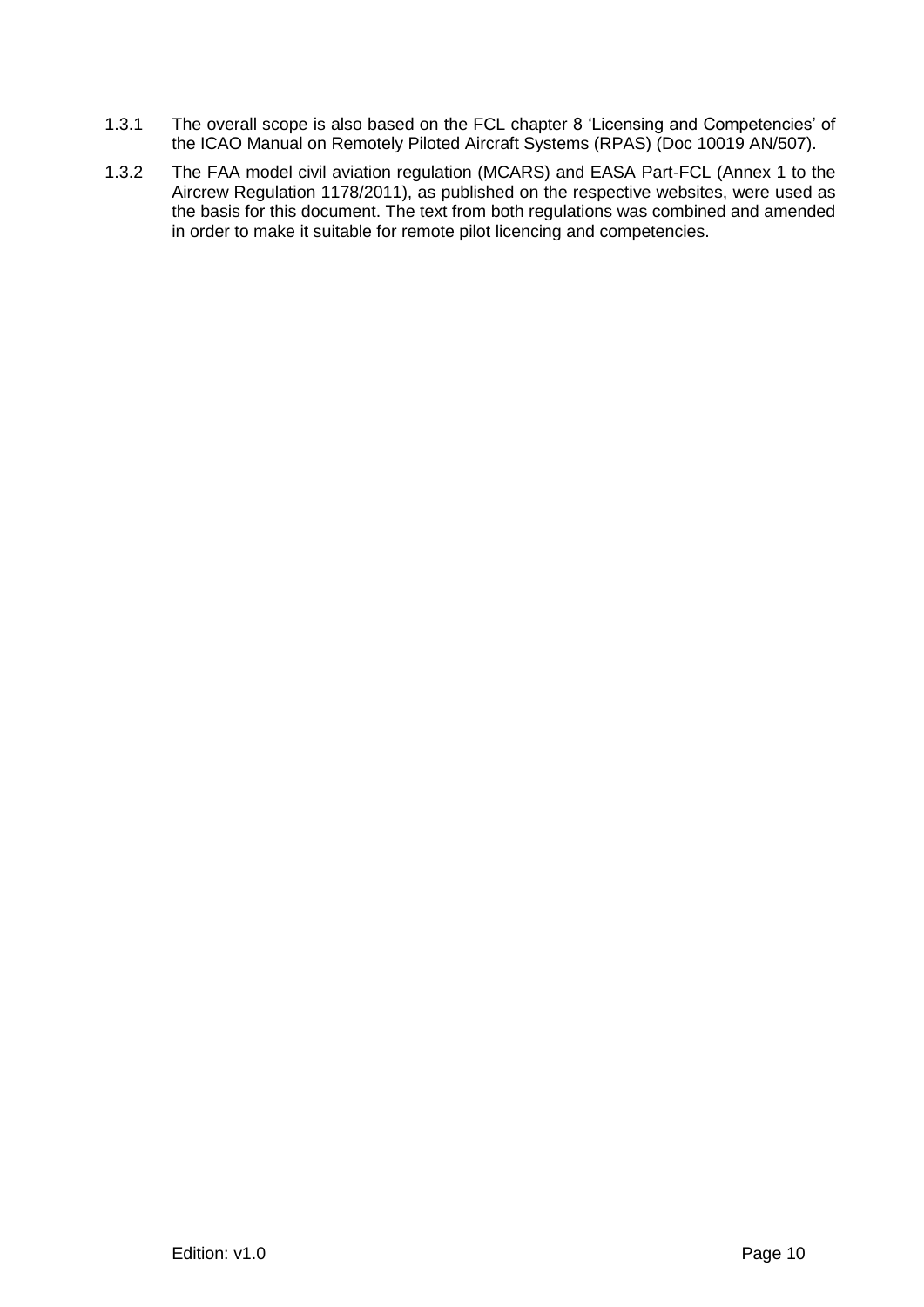### **REMOTE PILOT LICENSING OF REMOTELY PILOTED AIRCRAFT SYSTEMS (RPAS)**

The competent authorities for civil aviation of certain ICAO Contracting States (referred to as the Joint Authorities for Rulemaking on Unmanned Systems (JARUS)),

> Having regard to the ICAO Manual on Remotely Piloted Aircraft Systems (RPAS) (Doc 10019 AN/507),

Having regard to the ICAO Circular 328,

Having regard the FAA model civil aviation regulation (MCARS),

Having regard EASA Part-FCL (Commission Regulation (EU) No 1178/2011, Annex 1),

Having regard the Communication from the Commission to the European Parliament and the council, "A new era for aviation. Opening the aviation market to the civil use of remotely piloted aircraft systems in a safe and sustainable manner" (Brussels, 8.4.2014, COM(2014) 207 final,

> Having regard the Riga Declaration on Remotely Piloted Aircraft "Framing the Future of Aviation" (Riga 6.3.2015),Having regard the EASA paper 'Concept of Operations for Drones, A risk based approach to regulation of unmanned aircraft',

> Having regard the EASA Advanced Noticed of Proposed Amendment 2015-10, Introduction of a regulatory framework for the operation of drones, thereof

Whereas:

- (1) JARUS agreed these recommendations (JARUS-FCL Recommendation) with a view to provide a harmonised basis to regulate organisations involved in the life cycle of civil RPAS.
- (2) The JARUS-FCL Recommendation may be used by the competent authorities to develop provisions regarding licensing and competencies in RPAS activities in relation to the concept of operations in their respective States or Regions.
- (3) Due to the rapid evolution of RPAS technology, the JARUS-FCL Recommendation will be subject to continuous review and may be updated when appropriate.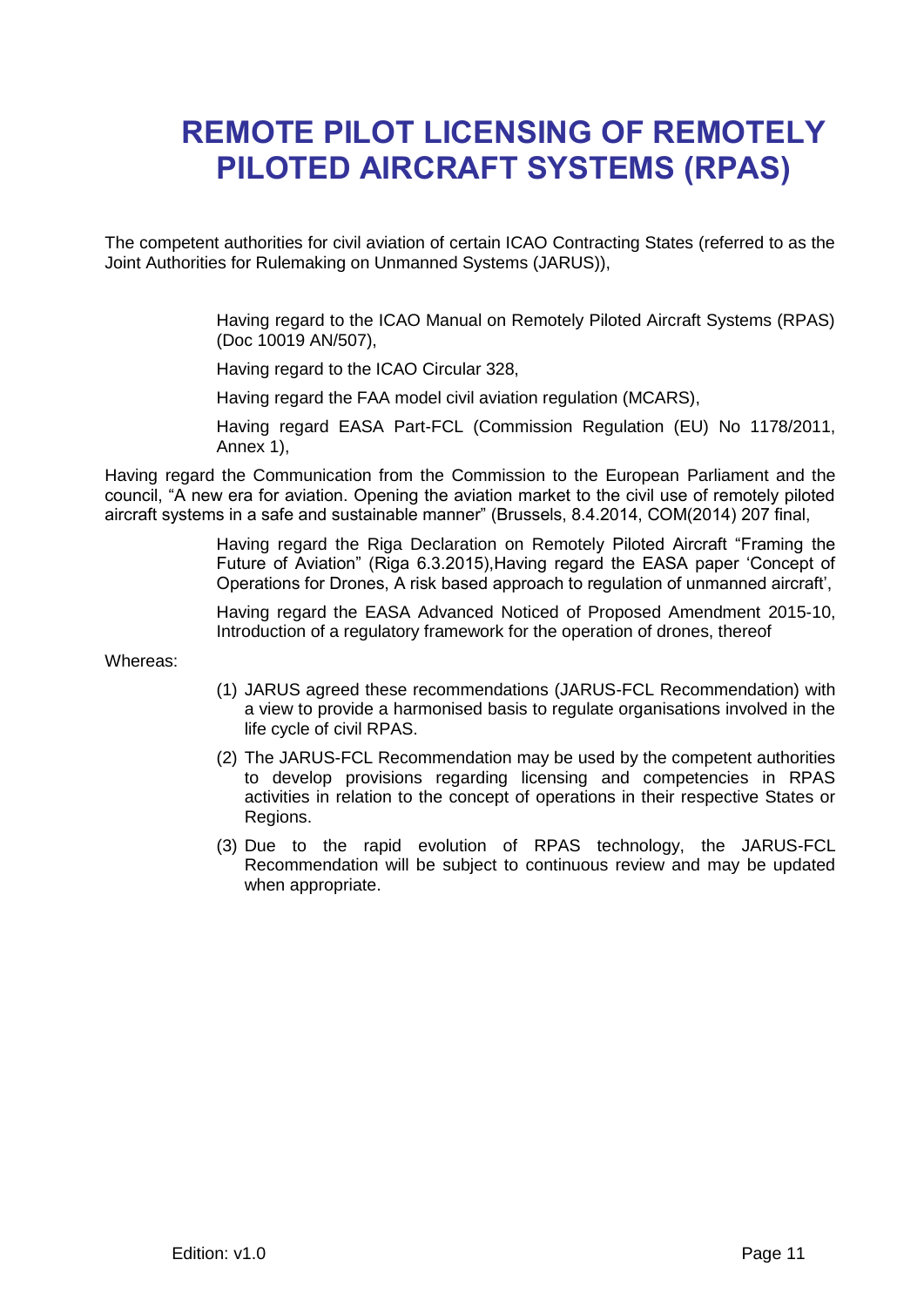#### <span id="page-11-0"></span>**2 Article 1: Subject matter**

The JARUS-FCL Recommendation lays down detailed provisions for:

- 2.1 Different ratings for remote pilots' licences, the conditions for issuing, maintaining, amending, limiting, suspending or revoking remote pilot licences, the privileges and responsibilities of the holders of remote pilot licences, the conditions for the conversion of existing national remote pilots' licences and crediting of military competency;
- 2.2 Conditions for the acceptance of licences from other States;
- 2.3 The certification of RPAS instructors and RPAS examiners.

#### <span id="page-11-1"></span>**3 Article 2: Scope**

- 3.1 The JARUS-FCL Recommendation should be applicable to 'Certified' category (higher risk) operations of RPAS as defined as drones in the EASA paper 'Concept of Operations for Drones, A risk based approach to regulation of unmanned aircraft'. States may apply this JARUS FCL recommendations as well for the 'Specific' category.
- 3.2 Out of scope of this JARUS-FCL Recommendation are:
	- *i. Model aircraft exclusively used for air display, recreational, sport or competition activity;*
	- *ii. Toy aircraft (suited to be used by a child of less than 14 years) falling under the definition of aircraft;*
	- *iii. Indoor operations;*
	- *iv. State flights (military or governmental non-military);*
	- *v. Optionally piloted aircraft;*
	- *vi. Aircraft with no pilot on-board, but carrying passengers; and*
	- *vii. Remote pilot licences for RPAS flight crew members other than remote pilots.*

#### <span id="page-11-2"></span>**4 Article 3: General provisions for remote pilot licences, associated ratings, endorsements and certificates**

- 4.1 The remote pilot should comply with the technical recommendations and administrative procedures laid down in Annex 1 to this JARUS-FCL Recommendation.
- 4.2 Remote pilot licences.
	- a) The competent authority should issue the following remote pilot licences to an applicant who satisfactorily accomplishes the provisions in this JARUS-FCL Recommendation for the licence sought:
	- b) Remote pilot licence (RPL);
	- c) VLOS Remote pilot licence (VLOS RPL).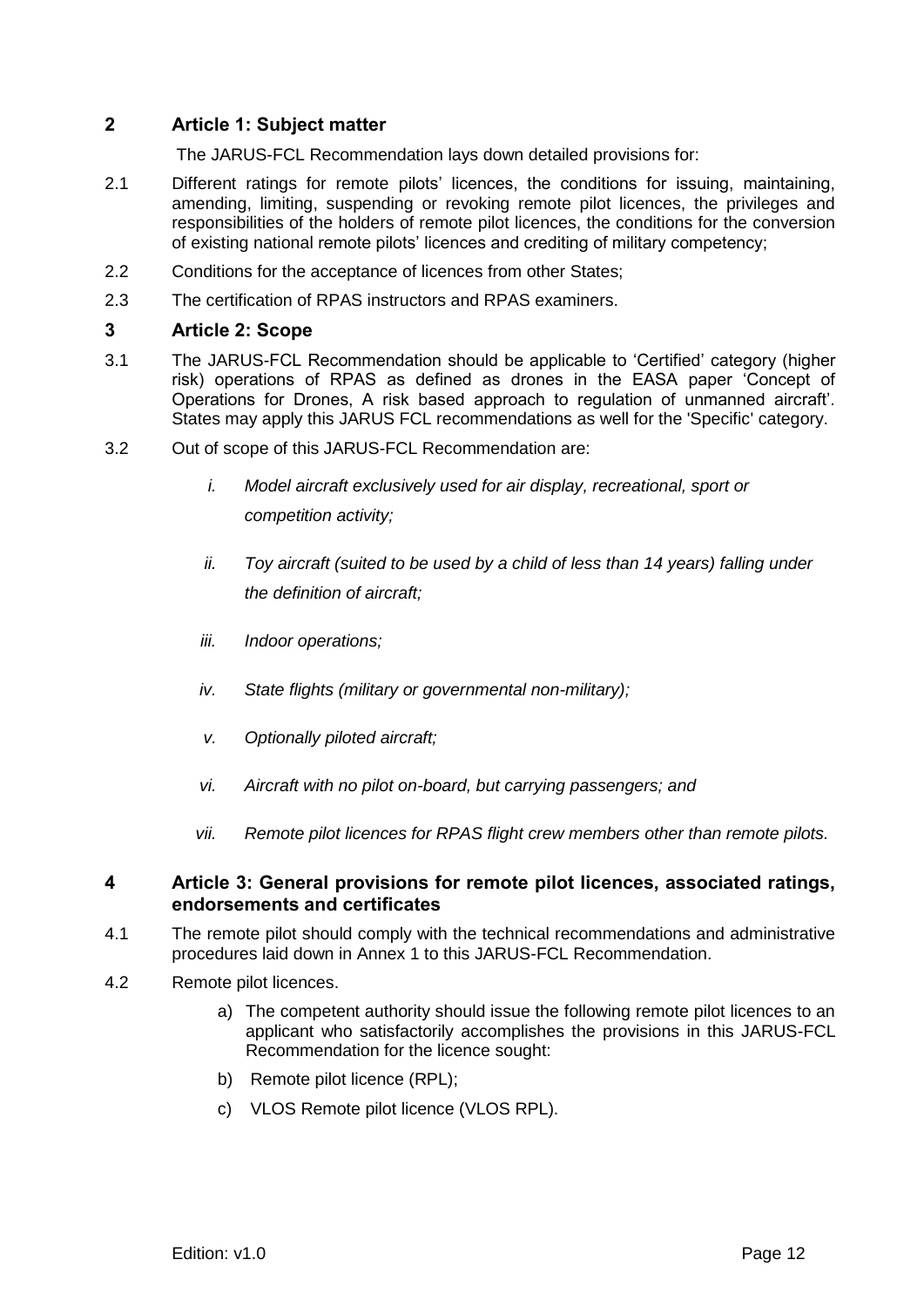- 4.3 Ratings.
	- a) The competent authority should issue class or type ratings for RPA or RPS to place on a remote pilot licence when an applicant satisfactorily accomplishes the provision in this JARUS-FCL Recommendation for the rating sought.
- 4.3.1 The following categories of RPA are applicable:
	- a) aeroplane;
	- b) helicopter;
	- c) airship;
	- d) balloon;
	- e) multi-rotor.
- 4.3.2 The following class or type ratings should be established for RPA and RPS:
	- a) Class ratings in the following RPA and RPS: Each type of RPA and RPS certificated for single-remote pilot operation, which have comparable handling, performance and characteristics, unless a type rating is considered necessary by the competent authority.
	- b) Type ratings in the following RPA and RPS:
		- 1) Each type of RPA and RPS certificated for operation with a minimum crew of at least two remote pilots;
		- 2) Any RPA and RPS considered necessary by the competent authority.
- 4.4 Endorsements.

A remote pilot should receive the following endorsements from an RPAS instructor when he/she has satisfactorily accomplished the required training according to this JARUS-FCL Recommendation:

- a) Night endorsement;
- b) High altitude RPA endorsement.
- 4.5 Certificates.
- 4.5.1 The competent authority or designated medical entities should issue a medical certificate Class 3 when an applicant satisfactorily accomplishes the provisions in this JARUS-FCL Recommendation for the medical certificate sought. The competent authority may consider using the flexibility provided by ICAO Annex 1 regarding the medical assessment given the particular environment of the RPS and the conduct of the RPAS operations.
- 4.5.2 The competent authority should issue an RPAS instructor certificate appropriate to the RPAS instruction given.
- 4.5.3 The competent authority should issue an RPAS examiner certificate appropriate to the RPAS examination given.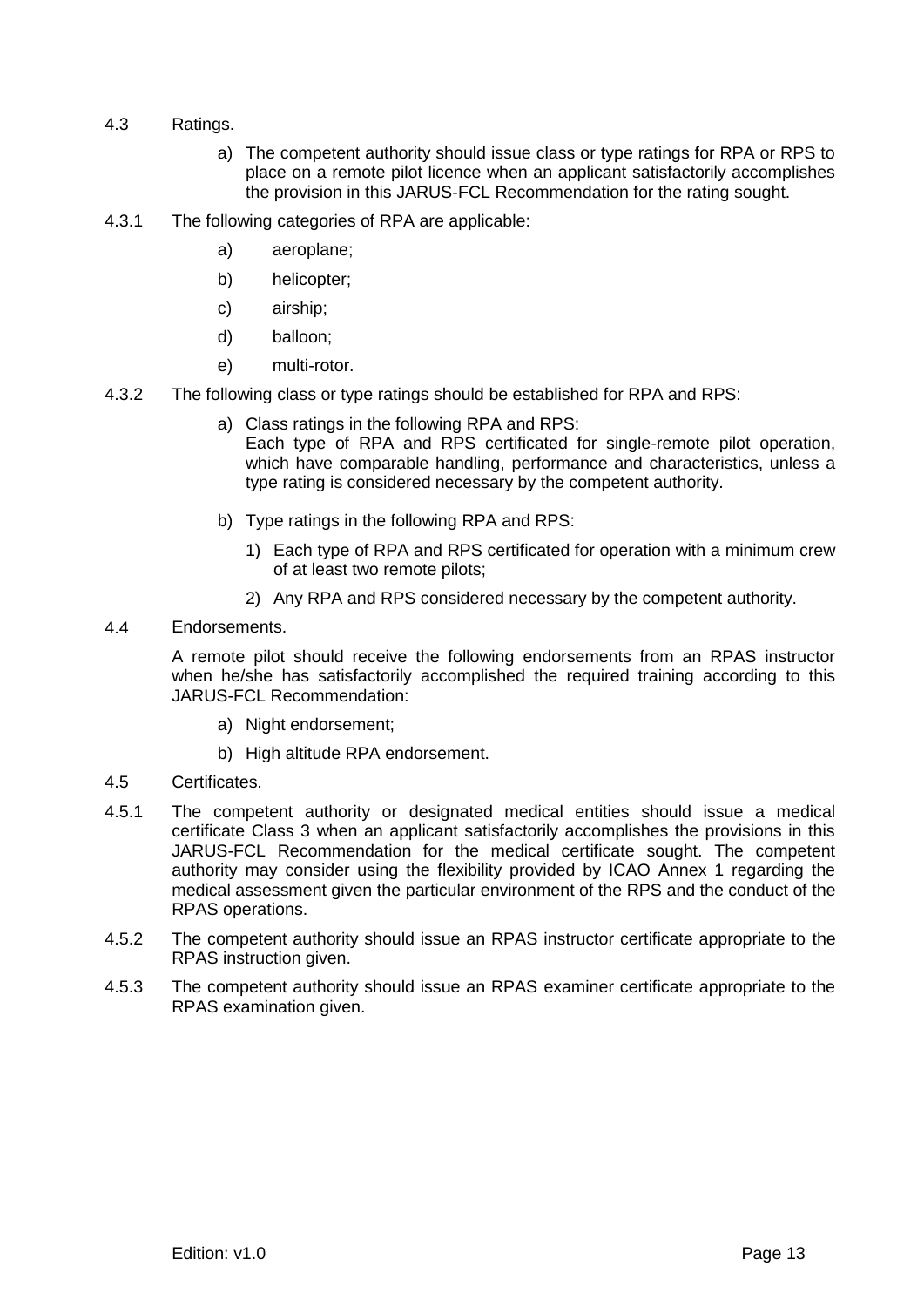#### <span id="page-13-0"></span>**5 Article 4 - Validity of remote pilot licences, associated ratings, endorsements and certificates**

- 5.1 The competent authority should issue, renew, or revalidate a remote pilot licence, associated ratings, endorsements and certificates when the applicant complies with the provisions of the JARUS-FCL Recommendation.
- 5.2 Privileges. The holder of a remote pilot licence, associated ratings, endorsements or certificate, shall not exercise privileges other than those granted by the remote pilot licence, associated ratings, endorsements or certificate.
- 5.3 The privileges granted by a remote pilot licence and associated ratings, endorsements or certificates shall not be exercised unless the holder maintains their validity in accordance with the provisions of this JARUS-FCL Recommendation.
- 5.4 Maintenance of competency should be indicated in the personal remote pilot licence or record (e.g. logbook).
- 5.5 The validity period of a remote pilot license should be determined by the competent authority and may be non-expiring.
- 5.6 The validity period of associated ratings, endorsements or certificates and the renewal conditions are indicated in the relevant Subparts in Annex I of this JARUS-FCL Recommendation.
- 5.7 Medical fitness. The applicants for a remote pilot licence shall hold a medical certificate issued in accordance with the provisions of r this JARUS-FCL Recommendation in order for their remote pilot licence to be valid.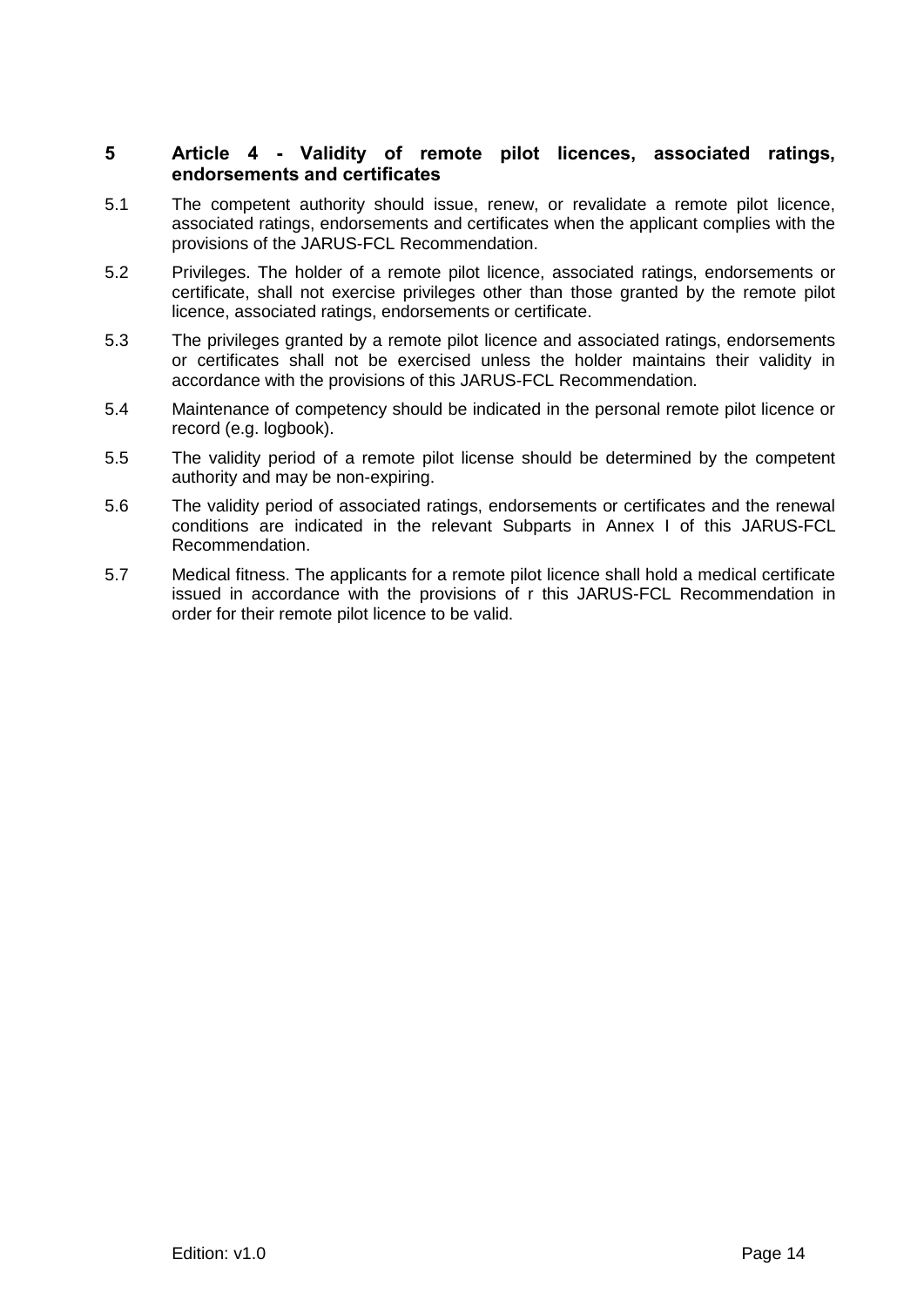#### <span id="page-14-0"></span>**6 Article 5 - Credit for military remote pilots obtained during military service**

- 6.1 Except for a rated military remote pilot or former military remote pilot who has been removed from flying status for lack of proficiency, or because of disciplinary action involving aircraft operations, a rated military remote pilot or former rated military remote pilot who meets the provisions of this JARUS-FCL Recommendation may apply, on the basis of his or her military training, for:
	- a) A remote pilot licence;
	- b) A rating in the category and type of RPAS for which that military remote pilot is qualified.
- 6.2 In order for a holder of a military remote pilot licence to obtain a civil remote pilot licence, the holder should apply to the State where the military service was completed.
- 6.3 The knowledge, experience and skill gained in military service should be credited for the purposes of the relevant provisions of this JARUS-FCL Recommendation in accordance with the elements of a credit report established by the State.

The credit report should:

- a) describe the national provisions on the basis of which the military remote pilot licence, and associated ratings were issued;
- b) describe the scope of the privileges that were given to the military remote pilots;
- c) indicate any limitations that need to be included on the remote pilot licence and indicate any provisions military remote pilots have to comply with to remove those limitations;
- d) include copies of all documents necessary to demonstrate the elements above, accompanied by copies of the relevant national provisions and procedures.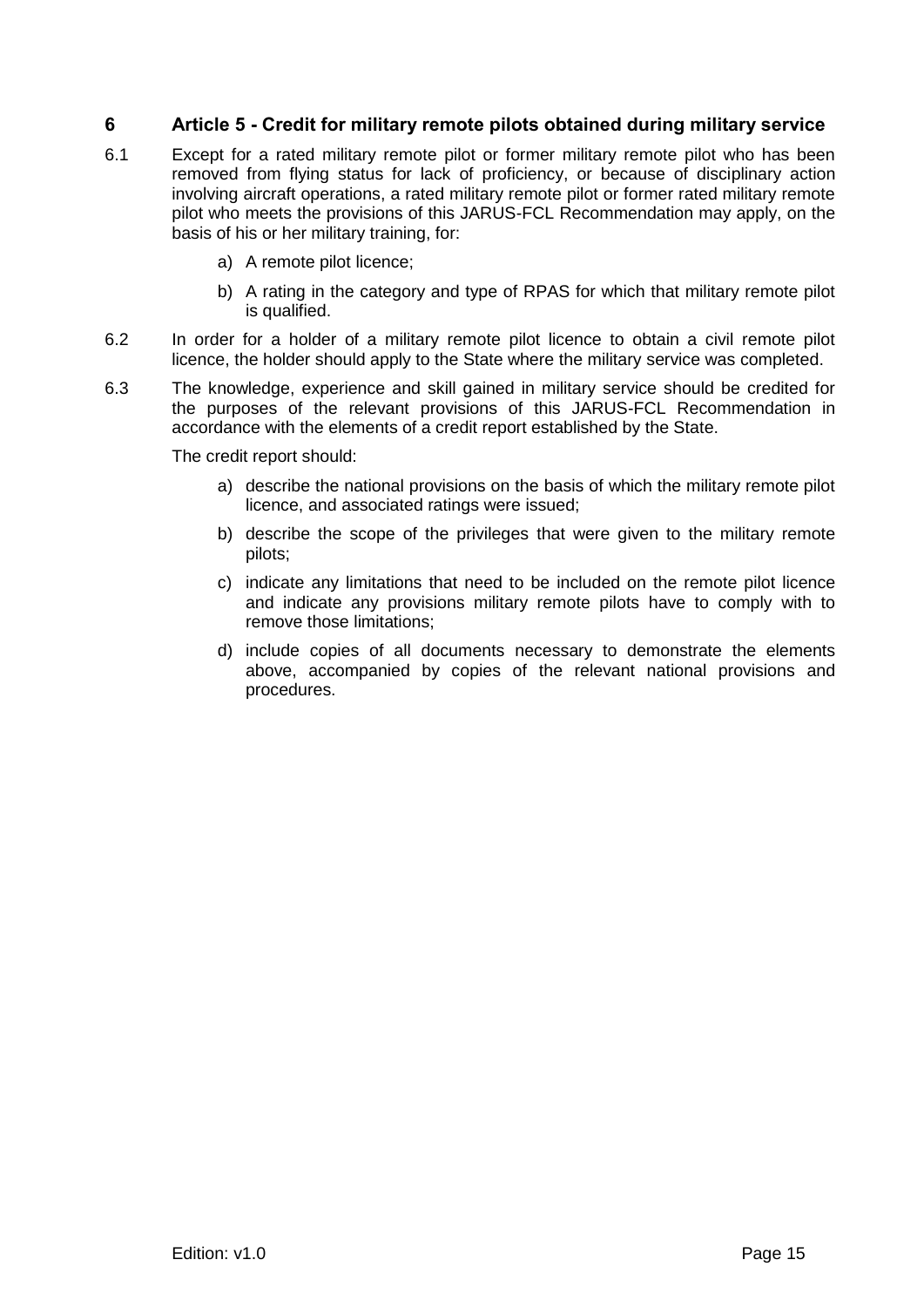#### <span id="page-15-0"></span>**7 Article 6 - Credit for previous experience and knowledge**

- 7.1 A (remote) pilot who meets the provisions of this JARUS-FCL Recommendation may apply, on the basis of prior demonstrated knowledge, experience and skill acquired in manned or unmanned aviation, for:
	- a) A remote pilot licence;
	- b) A rating in the class or type of the RPA of RPS for which that remote pilot is qualified.
- 7.2 Holders of pilot licences to obtain JARUS-FCL remote pilot licences, should apply to the State where they are licensed.
- 7.3 The knowledge, experience and skill gained should be credited for the purposes of the relevant provisions of this JARUS-FCL Recommendation in accordance with the elements of a credit report established by the State.
- 7.4 The credit report should describe the scope of the training, indicate for which provisions of remote pilot licences credit is given and, if applicable, which provisions applicants need to comply with in order to be issued with remote pilot licences. It shall include copies of all documents necessary to demonstrate the scope of the training and of the national regulations and procedures in accordance with which the training was commenced.
- <span id="page-15-1"></span>**8 Article 7 - Conditions for the acceptance of remote pilot licences, associated ratings, endorsements and certificates from other States**
- 8.1 States may accept remote pilot licences, associated ratings, endorsements and certificates from other States issued by or on behalf of that other State.
- 8.2 The credit given to the applicant shall be determined by the State to which the remote pilot applies.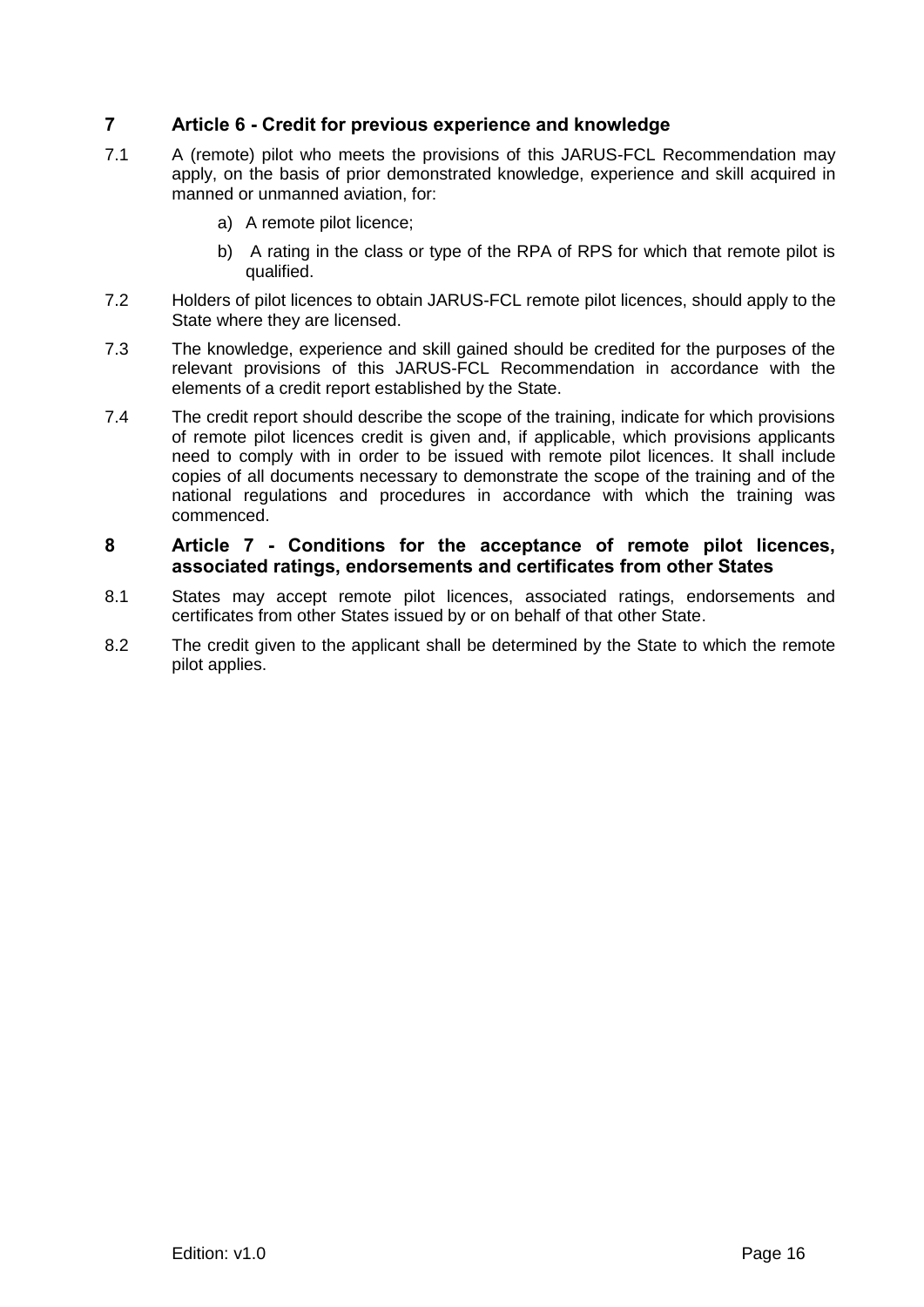#### **ANNEX I Subpart A – General provision**

#### <span id="page-16-1"></span><span id="page-16-0"></span>**9 GENERAL PROVISIONS**

#### <span id="page-16-2"></span>9.1 JARUS-FCL.001 Competent authority

For the purpose of this JARUS-FCL Recommendation, the competent authority shall be an authority designated by the State to whom a person applies for the issue of remote pilot licences or associated ratings, endorsements or certificates.

#### <span id="page-16-3"></span>9.2 JARUS-FCL.005 Scope

The JARUS-FCL Recommendation establishes the provisions for the issue of remote pilot licences and associated ratings, endorsements and certificates and the conditions of their validity and use.

#### <span id="page-16-4"></span>9.3 JARUS-FCL.010 Definitions

For the purpose of this JARUS-FCL Recommendation, the following definitions apply:

- $\checkmark$  'Airmanship' means the consistent use of good judgement and well-developed knowledge, skills and attitudes to maintain flight safety and accomplish flight objectives.
- $\checkmark$  'Calendar month' means a period of a month beginning and ending with the dates that are conventionally accepted as marking the beginning and end of a numbered month (as January 1 through January 31 in the Gregorian calendar).
- $\checkmark$  'Calendar year' means a period of a year beginning and ending with the dates that are conventionally accepted as marking the beginning and end of a numbered year (as January 1 through December 31 in the Gregorian calendar).
- $\checkmark$  'Commercial air transport' means the transport of passengers, cargo or mail for remuneration or hire.
- $\checkmark$  'Competency' means a combination of skills, knowledge and attitude required to perform a task to the prescribed standard.
- $\checkmark$  'Conversion' means the action taken by a r State in issuing its own remote pilot licence on the basis of a remote pilot licence issued by another State for use on RPA registered in that State.
- $\checkmark$  'Credit' means recognition of alternative means or prior qualifications.
- $\checkmark$  'Cross-country' means a flight between a point of departure and a point of arrival following a pre-planned route using standard navigation procedures.
- $\checkmark$  'Error' means an action or inaction by the flight crew that leads to deviations from organisational or flight crew intentions or expectations.
- $\checkmark$  'Error management' means the process of detecting and responding to errors with countermeasures that reduce or eliminate the consequences of errors, and mitigate the probability of errors or undesired aircraft state.
- $\checkmark$  'Flight plan' means specified information provided to air traffic services units, relative to an intended flight or portion of a flight of an RPA.
- $\checkmark$  'Flight time aeroplanes' The total time from the moment an aeroplane first moves for the purpose of taking off until the moment it finally comes to rest at the end of the flight.
- $\checkmark$  'Flight time helicopters' The total time from the moment a helicopter's rotor blades start turning until the moment the helicopter finally comes to rest at the end of the flight, and the rotor blades are stopped.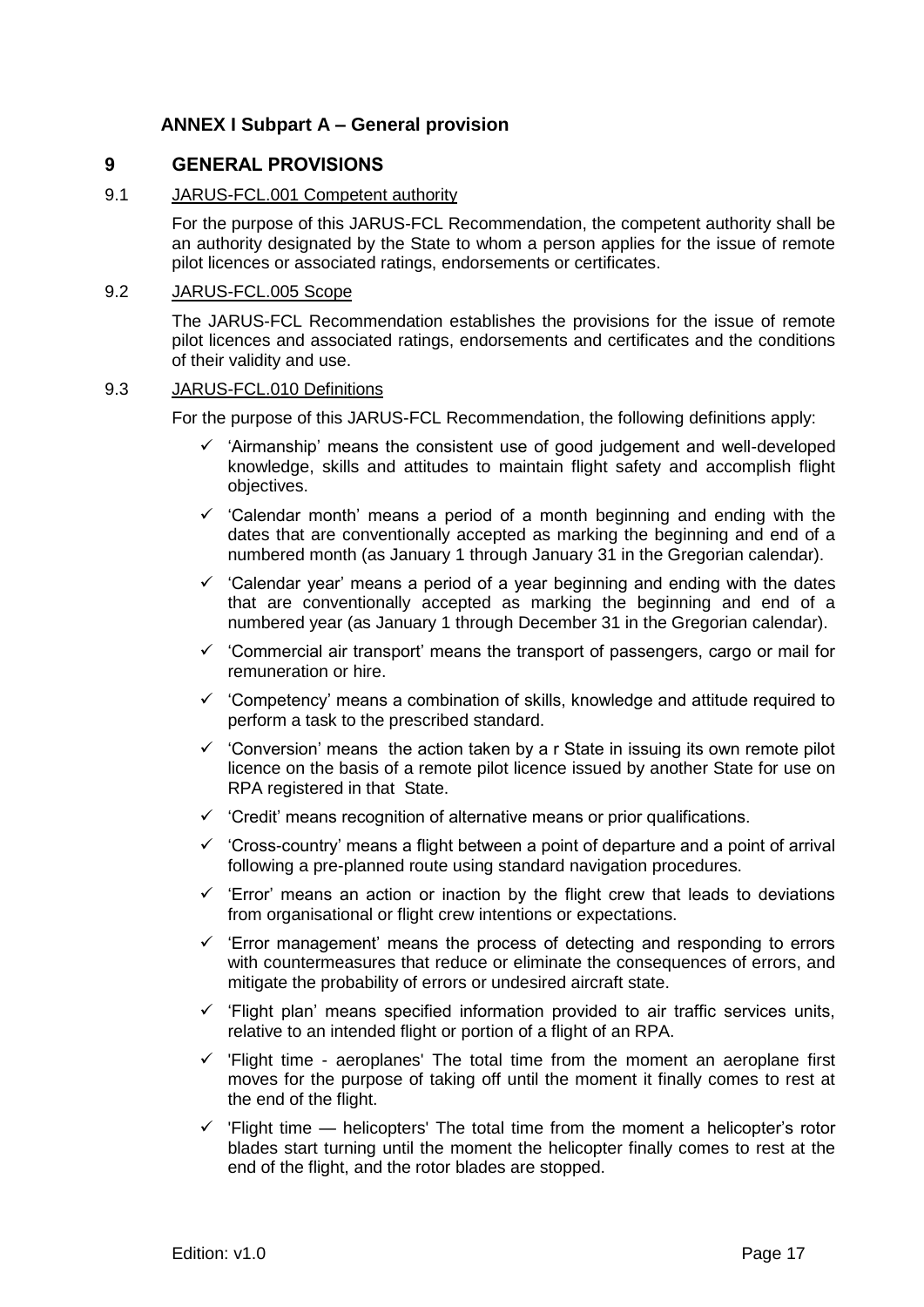- $\checkmark$  'Flight simulation training device (FSTD)' means any one of the following types of FSTDs in which flight conditions are simulated on the ground:
	- (i) A flight simulator, which provides an accurate representation of the RPS of a particular RPA type to the extent that the mechanical, electrical, electronic, etc. aircraft systems control functions, the normal environment of flight crew members, and the performance and flight characteristics of that type of RPA are realistically simulated;
	- (ii) A flight procedures trainer, which provides a realistic RPS environment, and simulates instrument responses, simple control functions of mechanical, electrical, electronic, etc. RPAS, and the performance and flight characteristics of RPA of a specific class;
- $\checkmark$  'Human performance' means human capabilities and limitations which have an impact on the safety and efficiency of aeronautical operations.
- $\checkmark$  'Operator' means a person, organisation or enterprise engaged in or offering to engage in an RPAS operation.
- $\checkmark$  'Remote pilot' means a person charged by the operator with duties essential to the operation of a remotely piloted aircraft and who manipulates the flight controls, as appropriate, during flight time.
- $\checkmark$  'Remote pilot-in-command' (RPIC) means the remote pilot designated by the operator as being in command and charged with the safe conduct of a flight.
- $\checkmark$  'Remote pilot station' (RPS) means, the component of the remotely piloted aircraft system containing the equipment used to pilot the remotely piloted aircraft.
- $\checkmark$  'Remotely piloted aircraft' (RPA) means an unmanned aircraft which is piloted from a remote pilot station.
- $\checkmark$  'Remotely piloted aircraft system' (RPAS) means a remotely piloted aircraft, its associated remote pilot station(s), the required command and control links and any other components as specified in the type design.
- $\checkmark$  'RPA aeroplane' (RPA(A)) means an engine-driven fixed-wing RPA heavier than air which is supported in flight by the dynamic reaction of the air against its wings.
- $\checkmark$  'RPA airship' (RPA(As)) means a power-driven lighter than air RPA.
- $\checkmark$  'RPA helicopter (RPA(H)) means a heavier-than-air RPA supported in fligh chiefly by the reactions of the air on one or more power-driven rotors on substantially vertical axes.
- $\checkmark$  'RPA multi-rotor' (RPA(MR)) means a RPA rotorcraft having two or more usually symmetrically placed rotors whose flight stabilisation is through a combination of electro/mechanical sensors and computing devices.
- $\checkmark$  RPA observer' means a trained and competent person designated by the operator who, by visual observation of the RPA, assists the remote pilot in the safe conduct of the flight.
- $\checkmark$  'Threat' means events or errors that occur beyond the influence of the flight crew, increase operational complexity and which must be managed to maintain the margin of safety.
- $\checkmark$  'Threat management' means the process of detecting and responding to the threats with countermeasures that reduce or eliminate the consequences of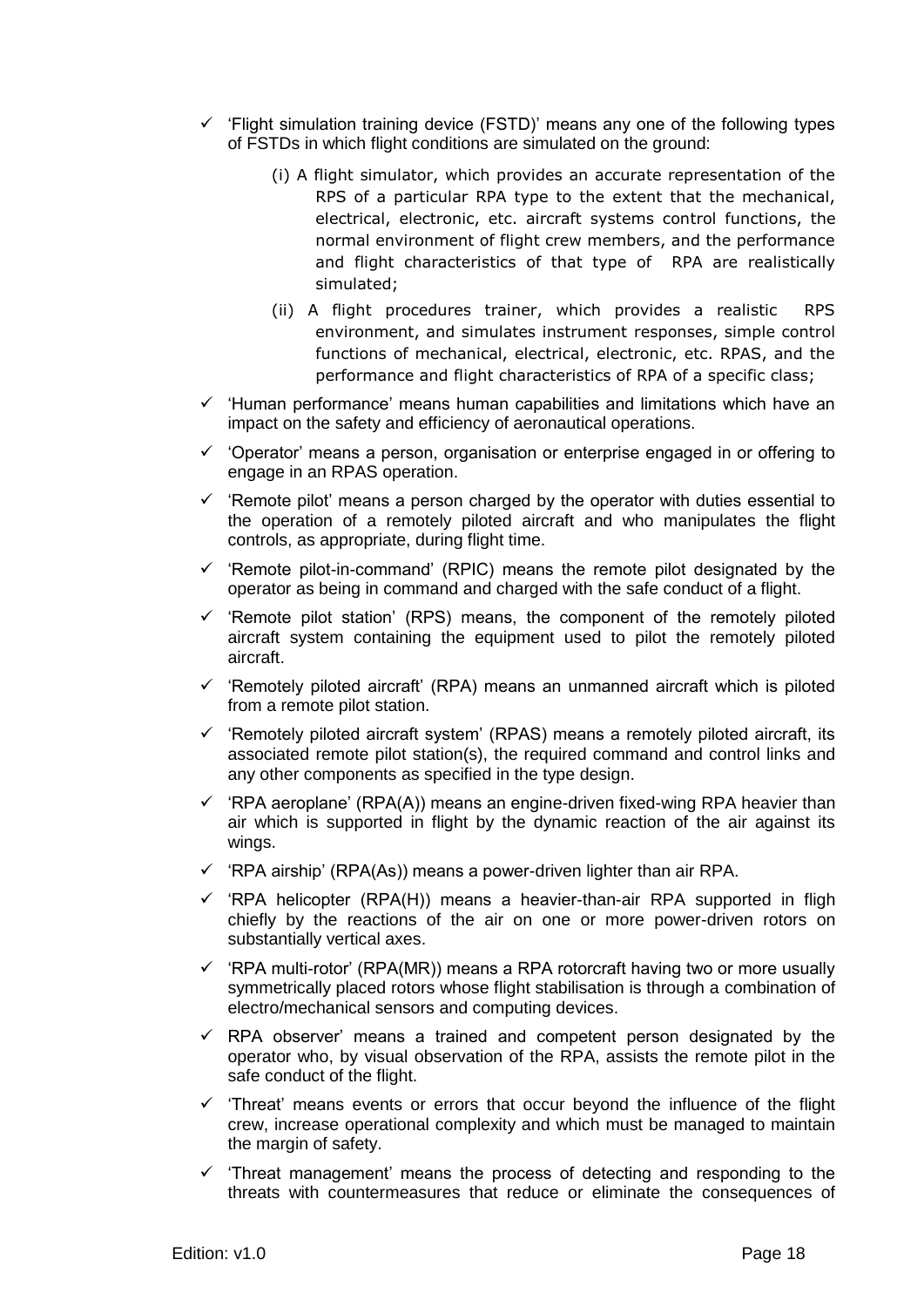threats, and mitigate the probability of errors or undesired aircraft.

 $\checkmark$  'Visual line-of-sight (VLOS) operation' means an operation in which the remote pilot or RPA observer maintains direct unaided visual contact with the remotely piloted aircraft.

#### <span id="page-18-0"></span>9.4 JARUS-FCL.015 Application

- a) An applicant should, before being issued with any remote pilot licence, associated rating, or certificate, meet such provisions in respect of age, knowledge, experience, RPAS instruction, skill, medical fitness and language proficiency as are specified for that remote pilot licence, associated rating or certificate.
- b) A person should not act either as RPIC or as remote co-pilot of an RPA in any of the RPA categories unless that person is the holder of a remote pilot licence issued in accordance with the provisions of this JARUS-FCL Recommendation.
- c) An applicant should, for the revalidation or renewal or of a remote pilot licence, associated rating or certificate, meet the provisions as are specified for that remote pilot licence, associated rating or certificate.
- d) An application for the issue, revalidation or renewal of remote pilot licences, associated ratings, or certificates should be submitted to the competent authority in a form and manner established by this authority. The application shall be accompanied by evidence that the applicant complies with the provisions for the issue, revalidation or renewal of the remote pilot licence or certificate as well as associated ratings, or endorsements, established in this JARUS-FCL Recommendation.
- e) Any limitation or extension of the privileges granted by a remote pilot licence, associated rating or certificate should be endorsed in the remote pilot licence or certificate by the competent authority.

#### <span id="page-18-1"></span>9.5 JARUS-FCL.020 Student remote pilots

- 9.5.1 Common provisions
	- a) Age. A student remote pilot should be not less than 16 years of age.
	- b) Theoretical knowledge. A student remote pilot should receive and log ground training from an authorised RPAS instructor on the following subjects:
		- 1) Applicable sections of this JARUS-FCL Recommendation for the category of RPA to be flown;
		- 2) Airspace rules and procedures for the aerodrome where the student remote pilot will perform solo flight; and
		- 3) Flight characteristics and operation limitations for the make and model of RPA to be flown.
	- c) Pre-solo flight instruction. Prior to conducting a solo flight, a student remote pilot should have:
		- 1) Received and logged flight training for the manoeuvres and procedures applicable to the RPA category including flight training in those manoeuvres and procedures at night, if the solo flight is to be conducted at night.
		- 2) Demonstrated satisfactory proficiency and safety, as judged by an RPAS instructor, on the manoeuvres and procedures for the appropriate category if applicable, of RPA.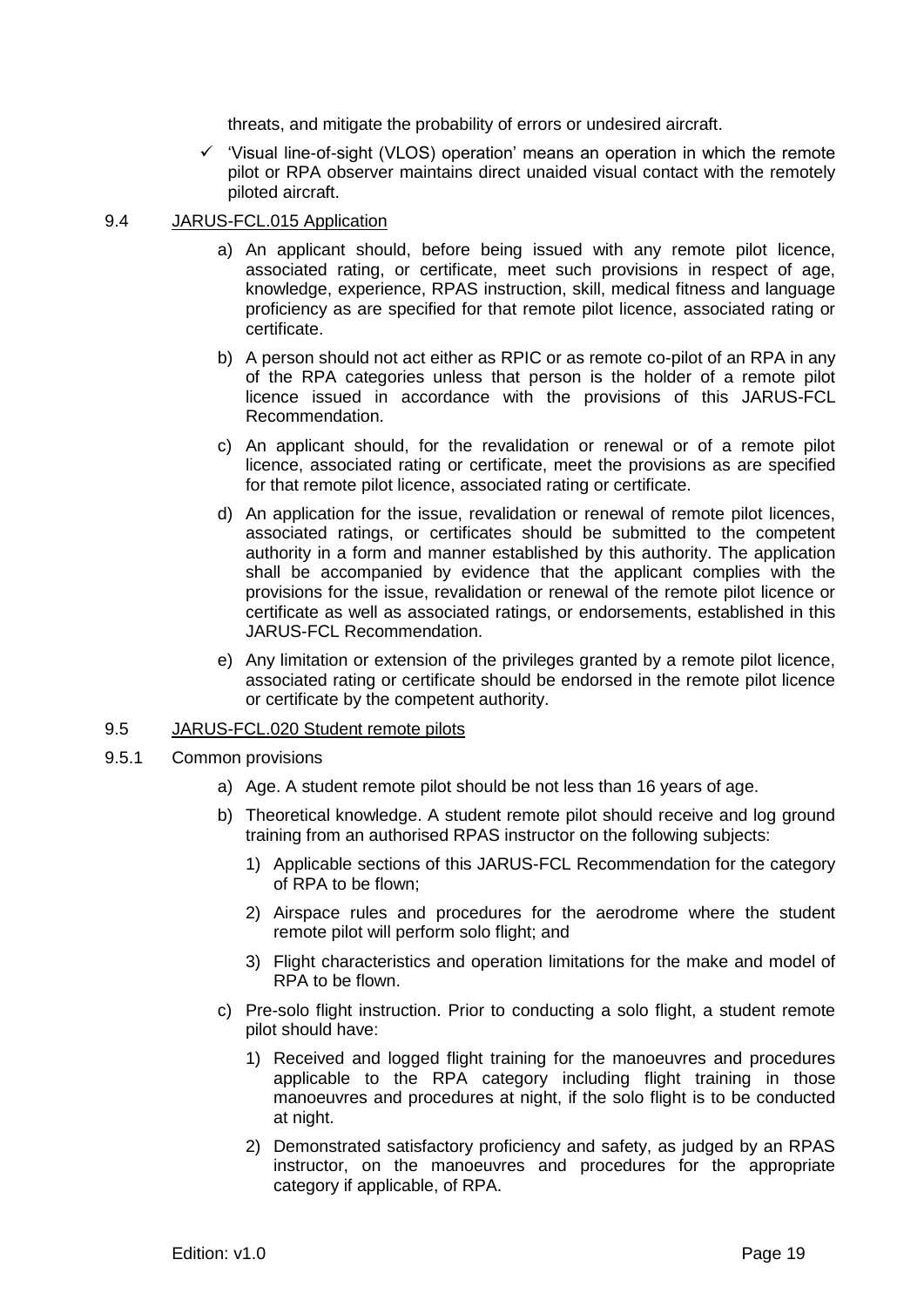- d) Solo flight provisions: A student remote pilot should not act as solo remote pilot of an RPAS:
	- 1) unless under the supervision of, or with the authority of, an RPAS instructor, and
	- 2) on an international RPA flight unless by special or general arrangement between the States concerned.
- e) A State should not permit a student remote pilot to fly an RPA unless that remote pilot student holds at least a current Medical Certificate.

#### <span id="page-19-0"></span>9.6 JARUS-FCL.025 Theoretical knowledge examinations for the issue of remote pilot licences and associated ratings

#### 9.6.1 Responsibilities of the applicant

- a) Applicants shall take the entire set of theoretical knowledge examinations for a specific remote pilot licence or associated rating under the responsibility of one Member State.
- b) Applicants should only take the theoretical knowledge examination when recommended by the approved training organisation (ATO) or an RPAS instructor responsible for their training, if required, once they have completed the appropriate elements of the training course of theoretical knowledge instruction to a satisfactory standard.
- c) The recommendation shall be valid for a time period determined according to the competent authority. If the applicant has failed to attempt at least one theoretical knowledge examination paper within this period of validity, the need for further training shall be determined by the ATO or the RPAS instructor, based on the needs of the applicant.

#### 9.6.2 Pass standards and validity period

The pass standards and validity period for examination should be determined by the competent authority.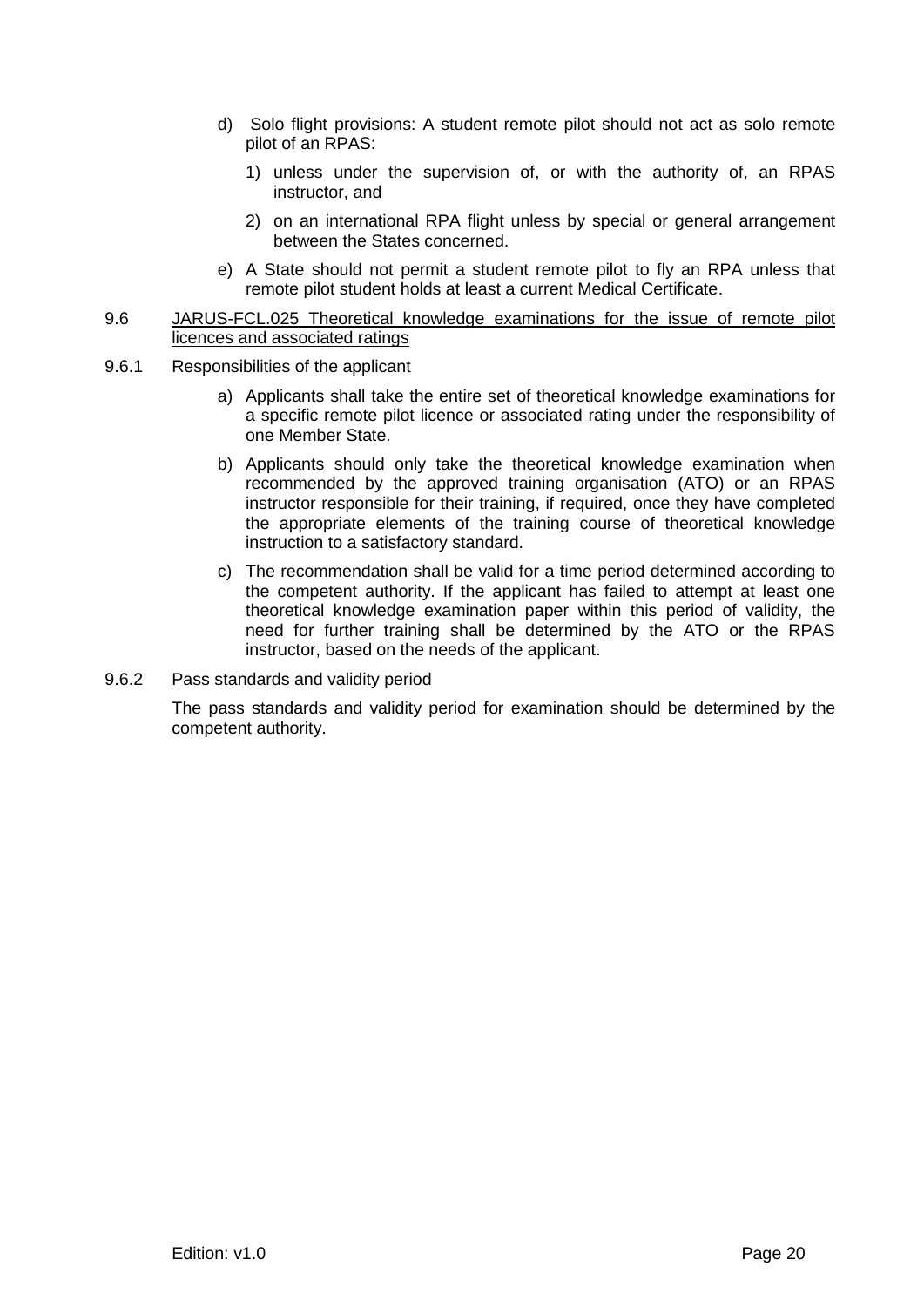#### <span id="page-20-0"></span>9.7 JARUS-FCL.030 Practical skill test

- 9.7.1 Before a skill test for the issue of a remote pilot licence, associated rating or certificate is taken, the applicant shall have passed the required theoretical knowledge examination.
- 9.7.2 The applicant for a skill test shall be recommended for the skill test by the ATO or the RPAS instructor responsible for the training, if required once the training is completed. The training records shall be made available to the RPAS examiner.

#### <span id="page-20-1"></span>9.8 JARUS-FCL.035 crediting of flight time

- 9.8.1 Unless otherwise specified in this JARUS-FCL Recommendation, flight time to be credited for a remote pilot licence, associated rating or certificate should been made in the same RPAS for which the remote pilot licence, associated rating or certificate is sought.
- 9.8.2 The holder of a remote pilot licence, associated rating or certificate should be entitled to be credited in full with all solo, dual instruction and RPIC flight time towards the total flight time required for the remote pilot licence associated rating or certificate.
- 9.8.3 The holder of a remote pilot licence, associated rating or certificate, when acting as remote co-pilot at an RPS of an RPAS certificated for operation by a single remote pilot but required by the competent authority to be operated with a remote co-pilot should be entitled to be credited with not more than 50 per cent of the remote co-pilot flight time towards the total flight time. The competent authority should authorise that flight time be credited in full towards the total flight time required if the RPAS is equipped to be operated by a remote co-pilot and the RPA is operated in a multi-crew operation.
- 9.8.4 The holder of a remote pilot licence, associated rating or certificate, when acting as remote co-pilot at an RPS of an RPAS certificated to be operated with a remote co-pilot, should be entitled to be credited in full with this flight time towards the total flight time required.

#### <span id="page-20-2"></span>9.9 JARUS-FCL.040 Exercise of the privileges of remote pilot licences

The exercise of the privileges granted by a remote pilot licence shall be dependent upon the validity of the associated ratings, limitations or endorsements, if applicable, and of the medical certificate.

- <span id="page-20-3"></span>9.10 JARUS-FCL.045 Obligation to carry and present documents
- 9.10.1 A valid remote pilot licence and a valid medical certificate should always be immediately available by the remote pilot when exercising the privileges of the remote pilot licence.
- 9.10.2 The remote pilot should carry a personal identification document containing his/her photo.
- 9.10.3 A remote pilot or a student remote pilot should without undue delay present his/her flight time record for inspection upon request by an authorised representative of a competent authority.
- 9.10.4 A student pilot should carry on all solo flights evidence of the authorisation required by JARUS-FCL.020.

#### <span id="page-20-4"></span>9.11 JARUS-FCL.050 Recording of flight time

Each person should document and record the following time in a manner acceptable to the competent authority: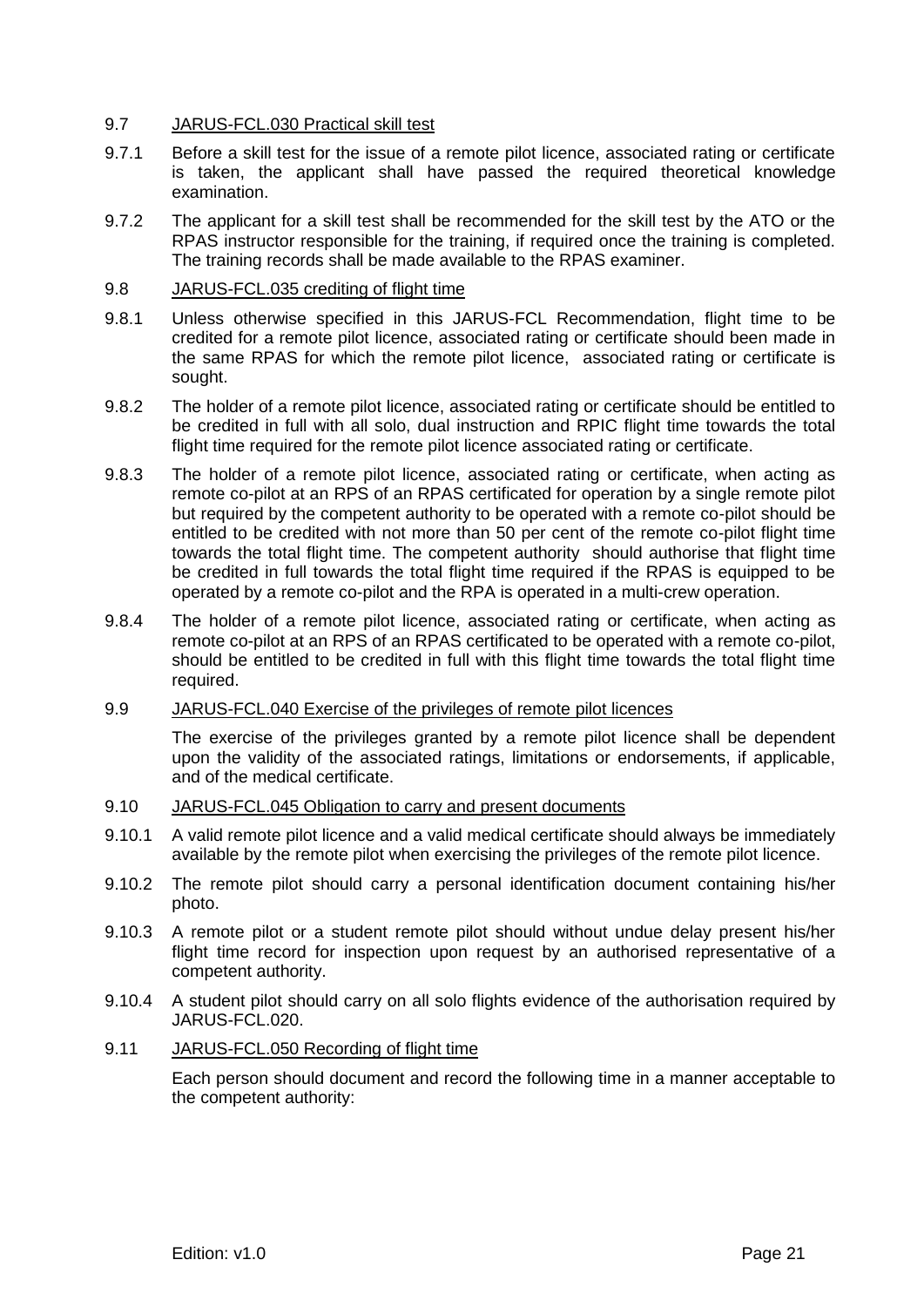- 9.11.1 Training and experience used to meet the provisions for a remote pilot licence, associated rating, limitation, or endorsements according to this JARUS-FCL Recommendation; and
- 9.11.2 The experience required to show recent flight experience according to the provisions of this JARUS-FCL Recommendation.
- <span id="page-21-0"></span>9.12 JARUS-FCL.055 Language proficiency
- 9.12.1 General. Remote pilots, required to communicate with ATS, should demonstrate the ability to speak and understand the language used for ATS for radio telephony communications in English language or the language of the State used during the flight.
- 9.12.2 The applicant for a language proficiency endorsement should demonstrate at least an operational level of language proficiency both in the use of phraseologies and plain language to at least the ICAO Operational Level (Level 4) as specified in the language proficiency requirements in Appendix 1 to Annex 1 to the Chicago Convention.
- 9.12.3 The language proficiency of remote pilots should be formally evaluated at intervals in accordance with an individual's demonstrated proficiency level as follows:
	- a) Those demonstrating language proficiency at the Operational Level (Level 4) should be evaluated at intervals not greater than 3 years;
	- b) Those demonstrating language proficiency at the Extended Level (Level 5) should be evaluated at intervals not greater than 6 years; and
	- c) Those demonstrating language proficiency at the Expert Level (Level 6) should be exempt from further language evaluation.
- <span id="page-21-1"></span>9.13 JARUS-FCL.060 Revocation, suspension and limitation of remote pilot licences, associated ratings and certificates
- 9.13.1 The competent authority shall limit, suspend or revoke as applicable a remote pilot licence and associated ratings or certificates, but not limited to, the following circumstances:
	- a) obtaining the remote pilot licence, associated rating or certificate by falsification of submitted documentary evidence;
	- b) falsification of the logbook and remote pilot licence or certificate records;
	- c) the remote pilot licence holder no longer complies with the applicable requirements of this JARUS-FCL Recommendation;
	- d) exercising the privileges of a remote pilot licence, associated rating or certificate when adversely affected by alcohol or drugs;
	- e) non-compliance with the applicable operational provisions;
	- f) evidence of malpractice or fraudulent use of the remote pilot licence, associated rating or certificate; or
	- g) unacceptable performance in any phase of the RPAS examiner's duties or responsibilities.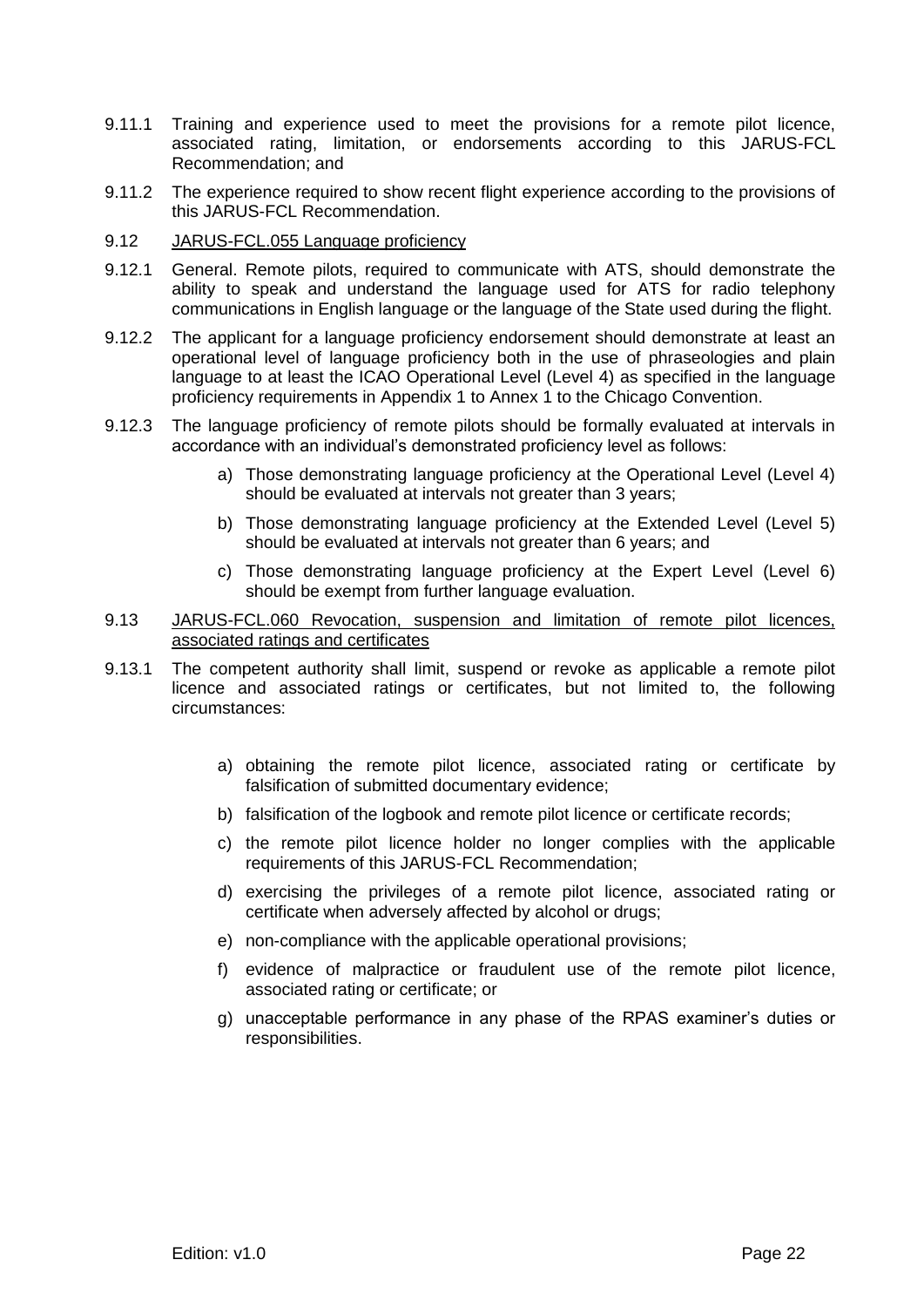- 9.13.2 The competent authority may also limit, suspend or revoke a remote pilot licence, associated rating or certificate upon the written request of the holder of this remote pilot licence, associated rating or certificate.
- 9.13.3 When the remote pilot has his/her remote pilot licence, associated rating or certificate suspended or revoked, he/she shall immediately return the remote pilot licence, associated rating or certificate to the competent authority.
- 9.13.4 All skill tests, proficiency checks or assessments of competence conducted during suspension or after the revocation of an RPAS examiner's certificate will be invalid.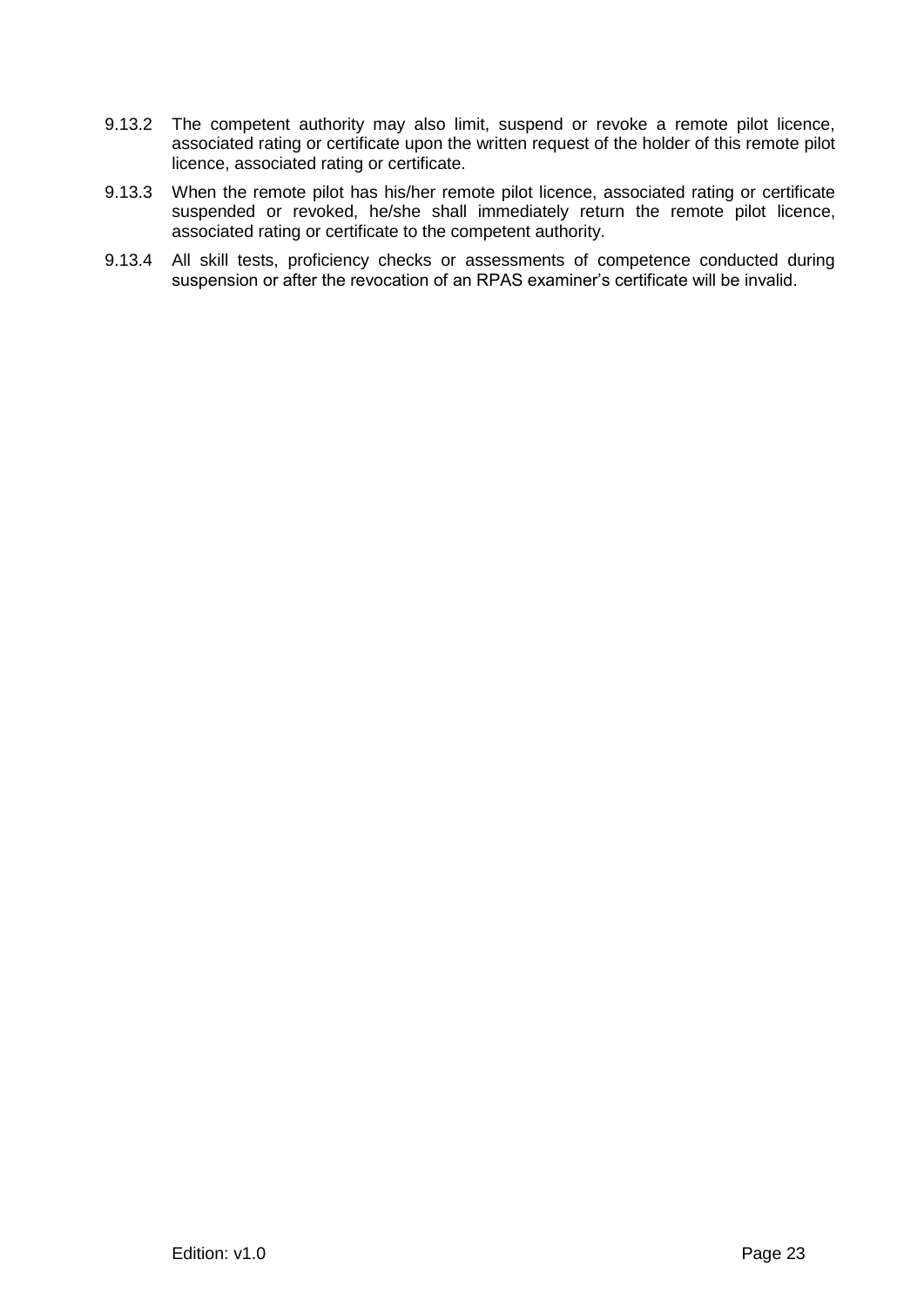#### <span id="page-23-0"></span>**Subpart B - REMOTE PILOT LICENCE (RPL) AND VISUAL LINE OF SIGHT REMOTE PILOT LICENCE (VLOS RPL)**

#### <span id="page-23-1"></span>**10 SECTION 1 - Common provisions for RPL and VLOS RPL**

- <span id="page-23-2"></span>10.1 JARUS-FCL.100 Minimum age and medical fitness
- 10.1.1 Age. The applicant for an RPL and VLOS RPL should be at least 18 years of age.
- 10.1.2 Medical fitness. The applicant for an RPL and VLOS RPL should hold a current medical certificate.
- <span id="page-23-3"></span>10.2 JARUS-FCL.105 Privileges and conditions
- 10.2.1 Privileges.
	- a) The privileges of the holder of an RPL are to act as RPIC of an RPA in operations within the appropriate RPA category certificated for single-pilot or multi-pilot operation.
	- b) The privileges of the holder of an VLOS RPL are to act as RPIC of an RPA in VLOS operations within the appropriate RPA category certificated for singlepilot operation.
- 10.2.2 Conditions. An applicant for the issue of an RPL and VLOS RPL should have fulfilled the provisions for the type rating of the RPA used in the skill test in accordance with the applicable provision in this JARUS-FCL Recommendation.

#### <span id="page-23-4"></span>10.3 JARUS-FCL.110 Theoretical knowledge examination

An applicant for an RPL and VLOS RPL should receive and log ground training from an RPAS instructor on the following subjects appropriate to the privileges granted to the holder of this remote pilot licence and appropriate to the category of RPA to be included on the remote pilot licence:

- Air law;
- RPAS general knowledge;
- RPAS flight performance, planning and loading;
- Human performance;
- Navigation (for RPL only)
- Meteorology;
- Operation procedures;
- Principles of flight;
- Radiotelephony.

#### <span id="page-23-5"></span>10.4 JARUS-FCL.115 Experience and RPAS flight instruction

An applicant for an RPL should have completed the experience and RPAS instruction provisions appropriate to the RPA category as specified in this JARUS-FCL Recommendation

#### <span id="page-23-6"></span>10.5 JARUS-FCL.120 Skill test

An applicant for an RPL and VLOS RPL should: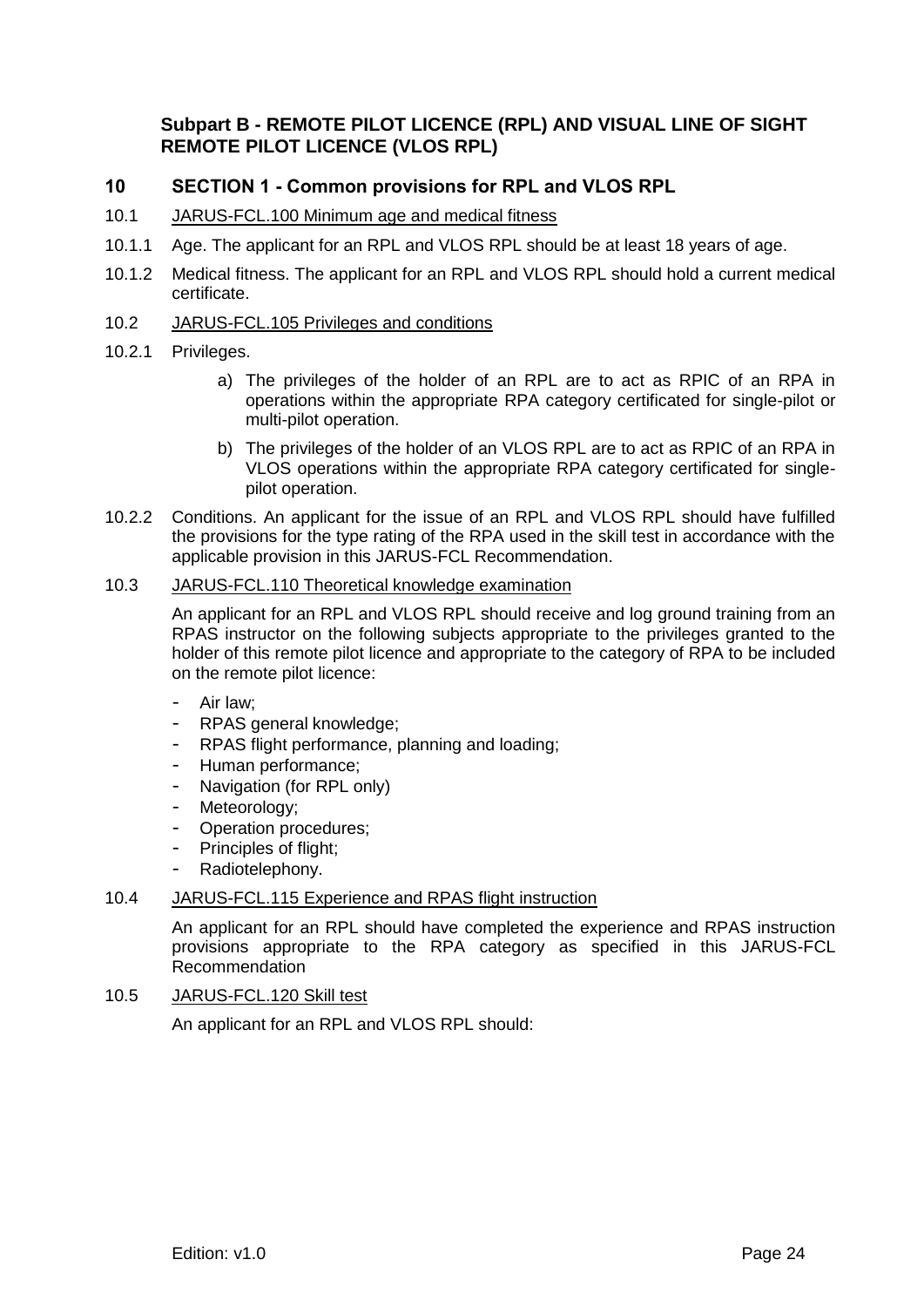- 10.5.1 demonstrate by passing a skill test the ability to perform as RPIC of an RPA, with a degree of competency appropriate to the privileges granted to the holder of an RPL or VLOS RPL;
- 10.5.2 operate the RPA within its limitations;
- 10.5.3 complete all manoeuvres with smoothness and accuracy;
- 10.5.4 exercise good judgement and airmanship;
- 10.5.5 apply aeronautical knowledge; and
- 10.5.6 maintain control of the RPA at all times in a manner such that the successful outcome of a procedure or manoeuvre is never seriously in doubt.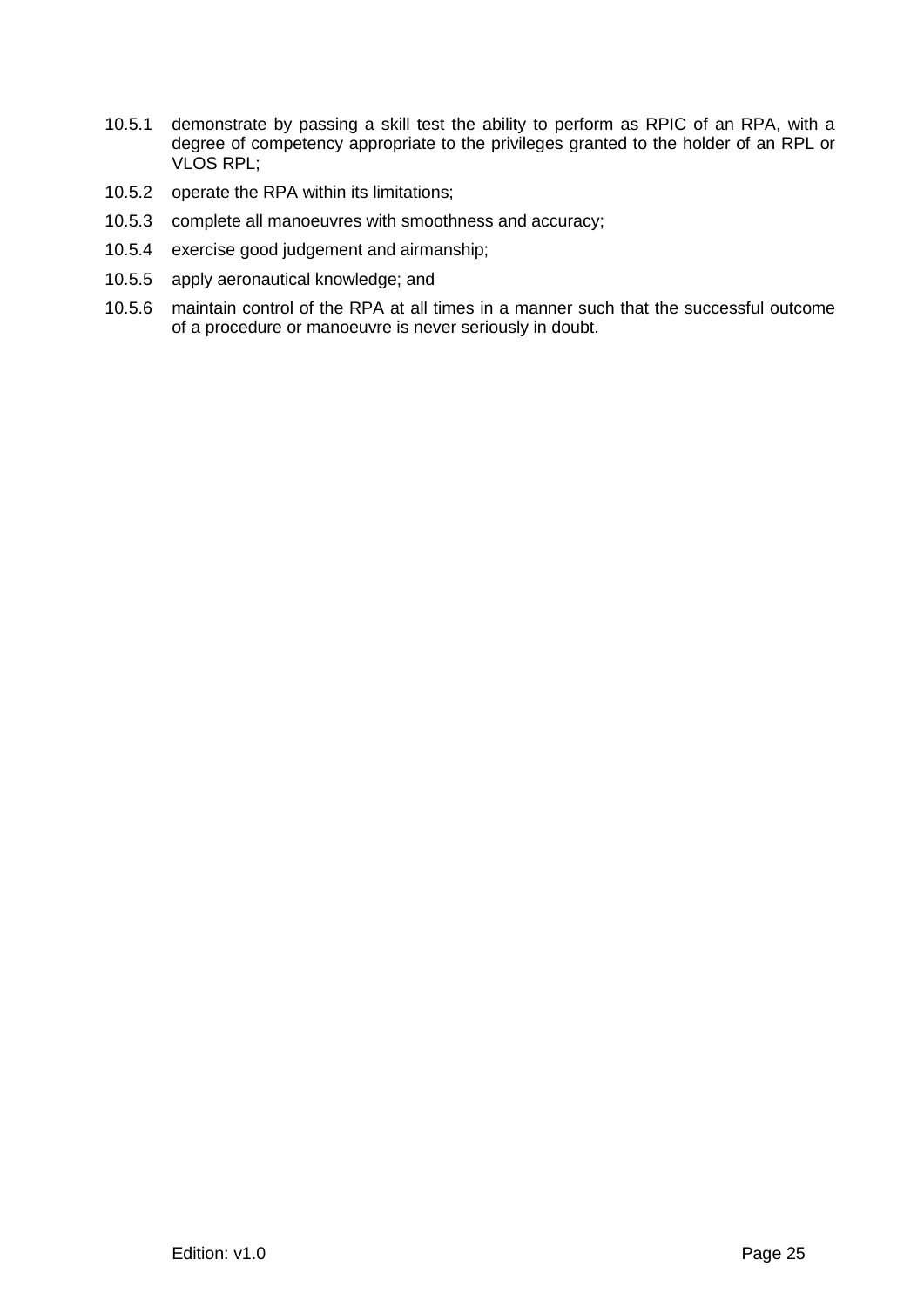#### <span id="page-25-0"></span>**11 SECTION 2 - ADDITIONAL PROVISIONS FOR RPL**

- <span id="page-25-1"></span>11.1 Specific provisions for the RPA category aeroplanes - RPL(A)
- 11.1.1 JARUS-FCL.125 RPL(A) Experience
	- a) The applicant for an RPL(A) should have completed not less than 40 hours of RPAS flight time, as a remote pilot of RPA(A), of which 25 hours may have been completed in an FSTD.
	- b) The applicant should have completed in RPA(A) not less than:
		- 1) 15 hours as RPIC;
		- 2) 5 hours of cross-country flight time as RPIC;
		- 3) 20 take-offs and landings;
		- 4) at least 20 hours of IFR flight time of which 15 hours may have been completed in an FSTD.
	- c) The applicant for an RPL(A) should receive and log not less than 25 hours of dual RPAS instruction in an RPA(A) from an RPAS instructor. These 25 hours may include 5 hours completed in an FSTD.
	- d) Crediting. Applicant holding an RPL for another category of RPA, shall be credited with 10% of their total flight time as RPIC on such RPA up to a maximum of 4 hours.

#### 11.1.2 JARUS-FCL.130 RPL(A) RPAS instruction

- 1) Recognise and manage threats and errors;
- 2) Pre-flight operations, including RPA(A) and RPAS inspection and servicing, communication checks and control function verification, setup of RPS, loading and validation of flight planning information, and obtaining ATC clearances where appropriate;
- 3) Aerodrome and traffic pattern operations where applicable, ground and airborne collision avoidance precautions and procedures including use of RPA observers and communication services if required;
- 4) Control of the RPA(A) by visual reference unless the RPAS does not provide for manoeuvers by visual reference;
- 5) Recovery from flight at critically slow airspeeds; high sink rates and, in case of an RPA(A), spin avoidance;
- 6) Flight with asymmetrical power for multi-engine class or type ratings;
- 7) Recovery from unusual attitudes using flight instrumentation or by use of EO payload;
- 8) Normal and cross-wind take-offs and landings;
- 9) Maximum performance (short field and obstacle clearance take-offs, short-field landings;
- 10) Navigation procedures using all available means including change of destination or in flight lost link procedures and flight plan programming;
- 11) Hazardous weather identification and avoidance procedures;
- 12) Abnormal and emergency procedures and manoeuvres including simulated aircraft power plant and electrical system failures, software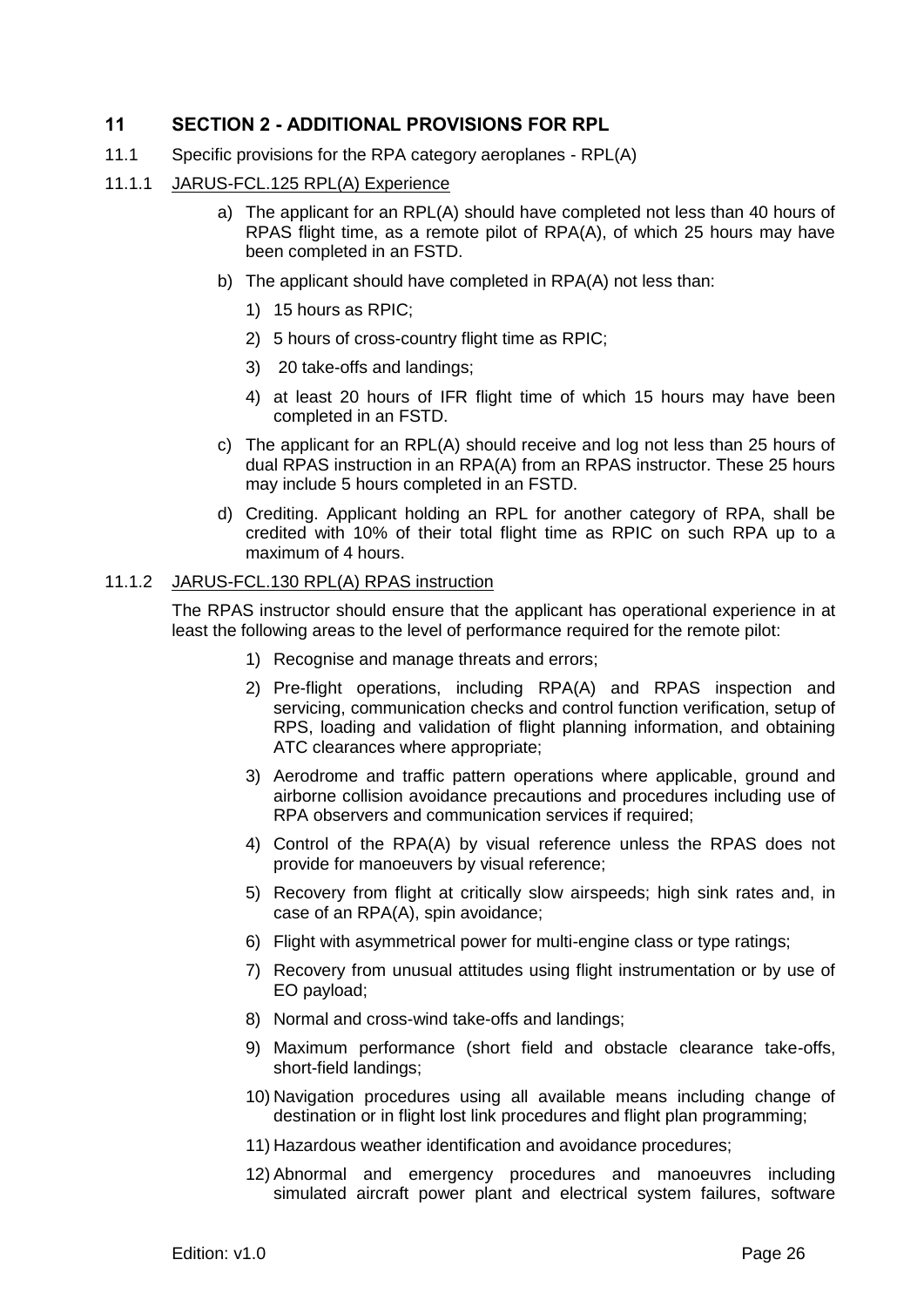failures, loss of control link, failures and malfunctions limited to the RPS, communication failure;

- 13) Operations to, from and transiting controlled aerodromes, compliance with air traffic services procedures;
- 14) Communication procedures and phraseology; and
- 15) IFR procedures appropriate to RPAS operations.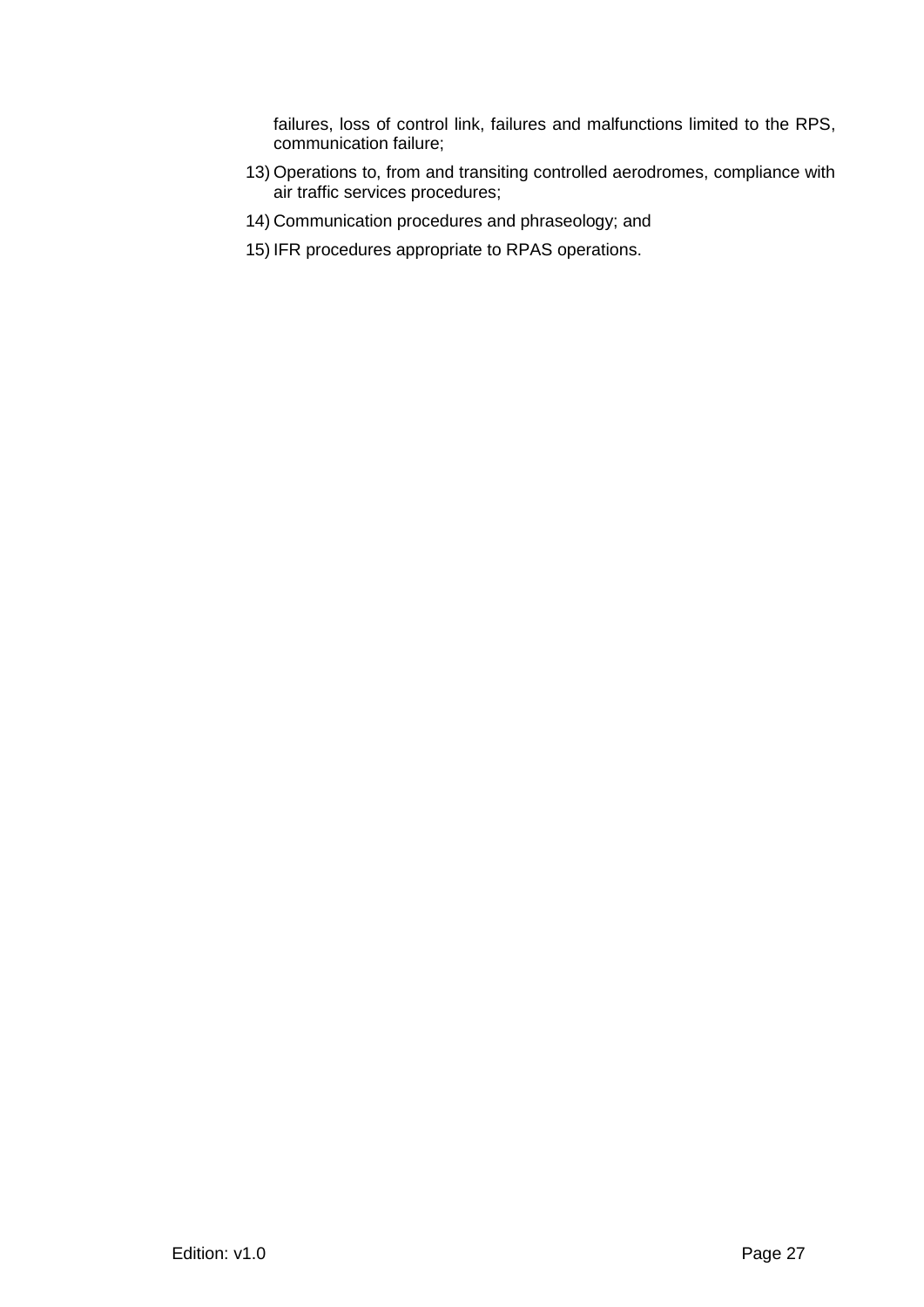- <span id="page-27-0"></span>11.2 Specific provisions for the RPA category helicopter - RPL(H)
- 11.2.1 JARUS-FCL.125 RPL(H) Experience
	- a) The applicant for an RPL(H) should have completed not less than 40 hours of RPAS flight time, as a remote pilot of RPA(H), of which 25 hours may have been completed in an FSTD.
	- b) The applicant should have completed in RPA(H) not less than:
		- 1) 15 hours as RPIC;
		- 2) 5 hours of cross-country flight time as RPIC;
		- 3) 20 take-offs and landings;
		- 4) at least 20 hours of IFR flight time of which 15 hours may have been completed in an FSTD.
	- c) The applicant for an RPL(H) should receive and log not less than 25 hours of dual RPAS instruction in an RPA(H) from an RPAS instructor. These 25 hours may include 5 hours completed in an FSTD.
	- d) Crediting. Applicant holding an RPL for another category of RPA, shall be credited with 10% of their total flight time as RPIC on such RPA up to a maximum of 4 hours.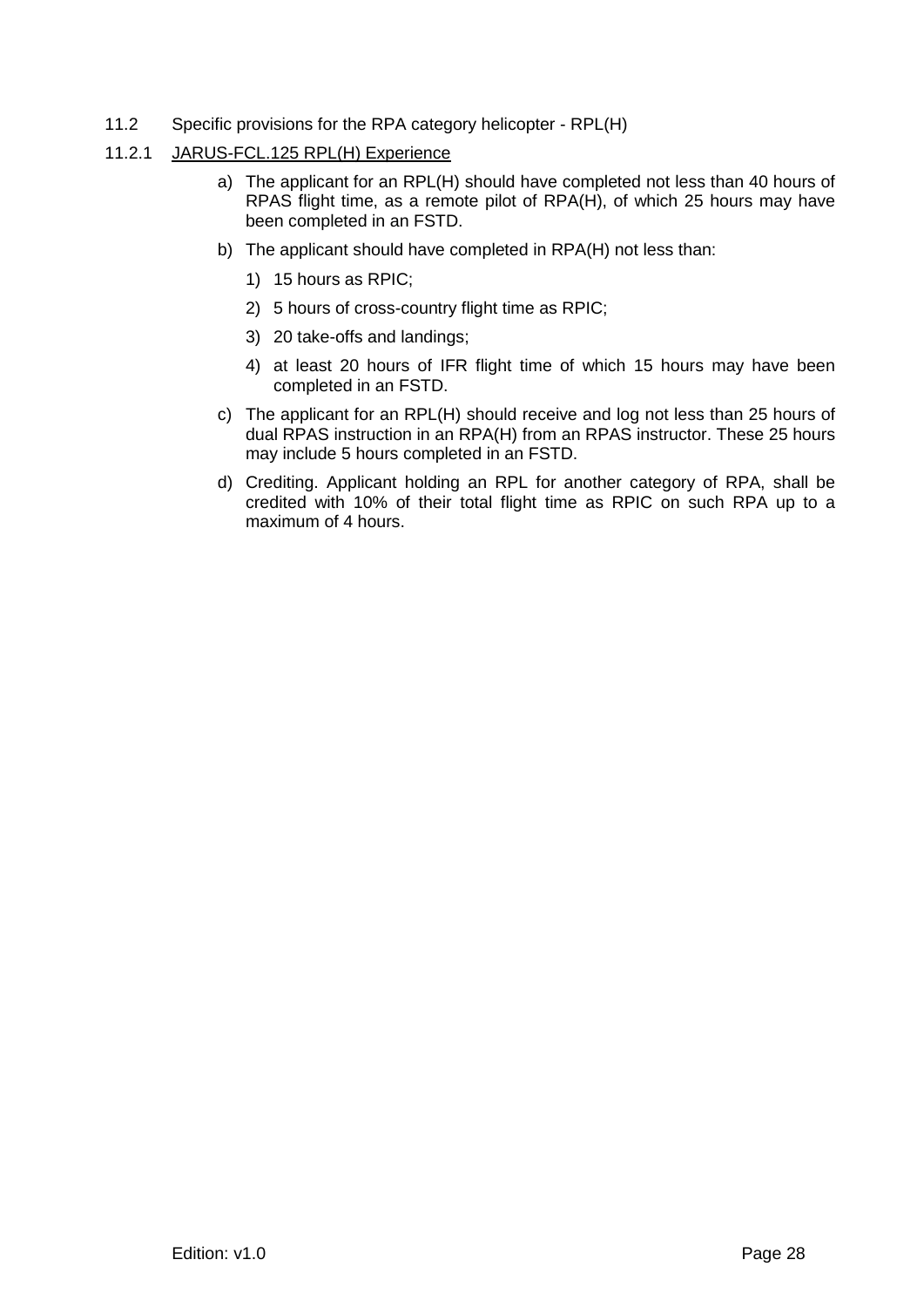#### 11.2.2 JARUS-FCL.130 RPL(H) RPAS instruction

- a) Recognise and manage threats and errors;
- b) Pre-flight operations, including RPA(H) and RPAS inspection and servicing, communication checks and control function verification, setup of RPS, loading and validation of flight planning information, and obtaining ATC clearances where appropriate;
- c) Aerodrome and traffic pattern operations where applicable, ground and airborne collision avoidance precautions and procedures including use of RPA observers and communication services if required;
- d) Control of the RPA(H) by external visual reference unless the RPAS does not provide for manoeuvers by visual reference;
- e) Recovery at the incipient stage from settling with power; recovery techniques from low-rotor rpm within the normal range of engine rpm;
- f) Ground manoeuvring and run-ups; hovering; take-offs and landings normal, out of wind and sloping ground; steep approaches;
- g) Recovery from unusual attitudes using flight instrumentation or by use of EO payload;
- h) Hovering out of ground effect; operations with external load, if applicable; flight at high altitude;
- i) Take-offs and landings with minimum necessary power; maximum performance take-off and landing techniques; restricted site operations; quick stops;
- j) Navigation procedures using all available means including change of destination or in flight lost link procedures and flight plan programming;
- k) Hazardous weather identification and avoidance procedures;
- l) Abnormal and emergency procedures and manoeuvres including simulated aircraft power plant and electrical system failures, software failures, loss of control link, failures and malfunctions limited to the RPS, communication failure;
- m) Communication procedures and phraseology;
- n) Operations to, from and transiting controlled aerodromes, compliance with air traffic services procedures; and
- o) IFR procedures appropriate to RPAS operations.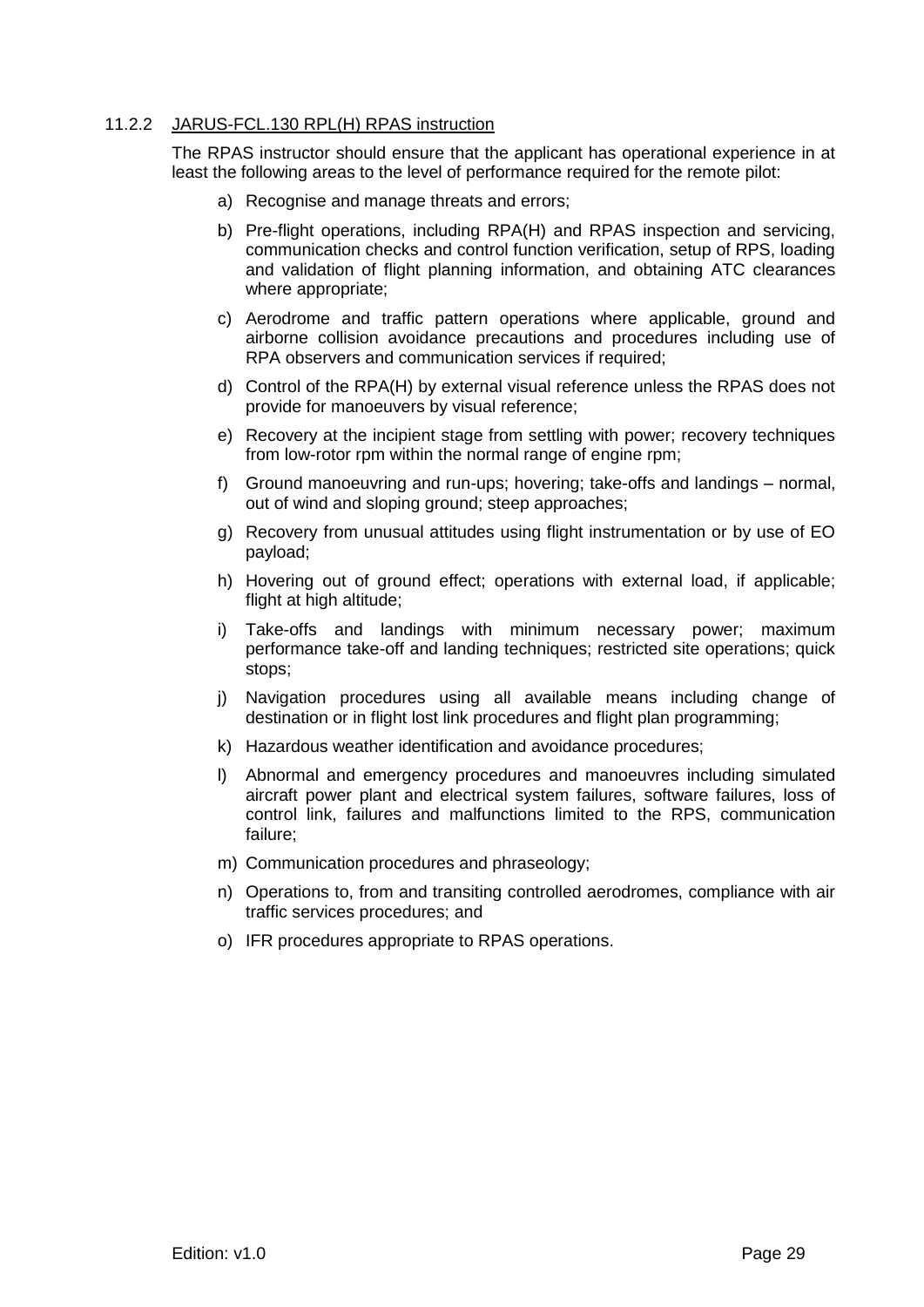- <span id="page-29-0"></span>11.3 Specific provisions for the RPA category Multirotor - RPL(MR)
- 11.3.1 JARUS-FCL.125 RPL(MR) Experience
	- a) The applicant for an RPL(MR) should have completed not less than 16 hours of RPAS flight time, as a remote pilot of RPA(MR), of which 2 hours may have been completed in an FSTD.
	- b) The applicant should have completed in RPA(MR) not less than:
		- 1) 5 hours as RPIC;
		- 2) 5 hours of cross-country flight time as RPIC;
		- 3) 20 take-offs and landings.
	- c) The applicant for an RPL(MR) should receive and log not less than 7 hours of dual RPAS instruction in an RPA(MR) from an authorised RPAS instructor.
	- d) Crediting. Applicant holding an RPL for another category of RPA, shall be credited with 10% of their total flight time as RPIC on such RPA up to a maximum of 2 hours.

#### 11.3.2 JARUS-FCL.130 RPL(MR) RPAS instruction

- a) Recognise and manage threats and errors:
- b) Pre-flight operations, including RPA(MR) and RPAS inspection and servicing, communication checks and control function verification, setup of RPS, loading and validation of flight planning information, and obtaining ATC clearances where appropriate;
- c) Aerodrome and traffic pattern operations where applicable, ground and airborne collision avoidance precautions and procedures including use of RPA observers and communication services if required;
- d) Control of the RPA(MR) by external visual reference unless the RPAS does not provide for manoeuvres by visual reference;
- e) Ground manoeuvring and run-ups; hovering; take-offs and landings normal, out of wind and sloping ground; steep approaches;
- f) Navigation procedures using all available means including change of destination or in flight lost link procedures and flight plan programming;
- g) Hazardous weather identification and avoidance procedures;
- h) Abnormal and emergency procedures and manoeuvres including simulated aircraft power plant and electrical system failures, software failures, loss of control link, failures and malfunctions limited to the RPS, communication failure;
- i) Operations to, from and transiting controlled aerodromes, compliance with air traffic services procedures; and
- j) Communication procedures and phraseology.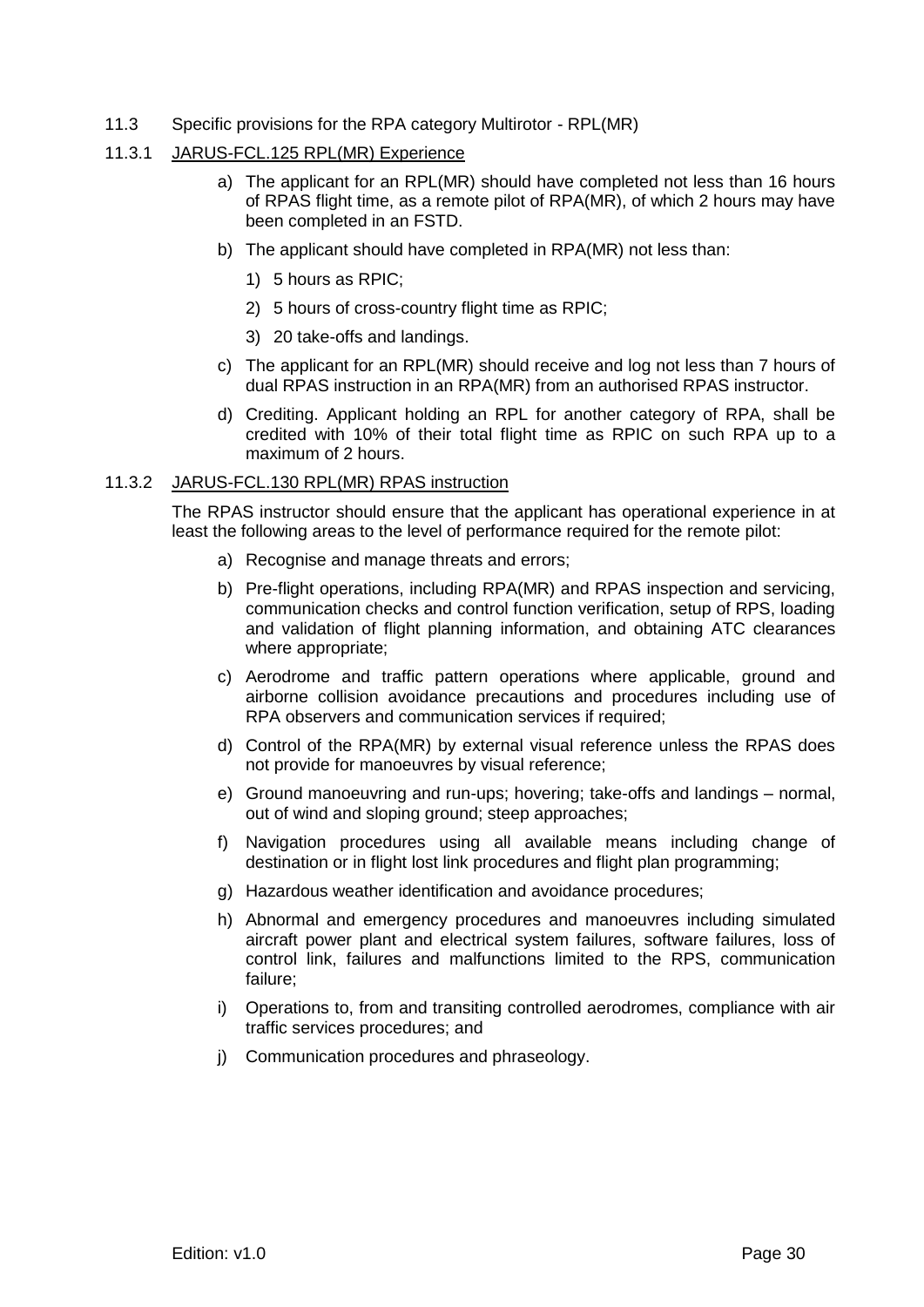<span id="page-30-0"></span>11.4 Specific provisions for the RPA category Airship - RPL(As)

#### 11.4.1 JARUS-FCL.125 RPL(As) Experience

- a) The applicant for an RPL(As) should have completed not less than 35 hours of RPAS flight time, as a remote pilot of RPA(As), of which 5 hours should have been completed in an FSTD.
- b) The applicant should have completed in RPA(As) not less than:
	- 1) 5 hours as RPIC;
	- 2) 5 hours of cross-country flight time as RPIC;
	- 3) 8 take-offs and landings;
- c) The applicant for an RPL(As) should receive and log not less than 25 hours of dual RPAS instruction in an RPA(As) from an RPAS instructor
- d) Crediting. Applicant holding an RPL for another category of RPA, shall be credited with 10% of their total flight time as RPIC on such RPA up to a maximum of 4 hours.

#### 11.4.2 JARUS-FCL.130 RPL(As) RPAS instruction

- a) Recognise and manage threats and errors:
- b) Pre-flight operations, including RPA(As) and RPAS inspection and servicing, communication checks and control function verification, setup of RPS, loading and validation of flight planning information, and obtaining ATC clearances where appropriate;
- c) Aerodrome and traffic pattern operations where applicable, ground and airborne collision avoidance precautions and procedures including use of RPA observers and communication services if required;
- d) Control of the RPA(As) by external visual reference unless the RPAS does not provide for manoeuvres by visual reference;
- e) Ground manoeuvring and run-ups; hovering; take-offs and landings normal, out of wind and sloping ground; steep approaches;
- f) Navigation procedures using all available means including change of destination or in flight lost link procedures and flight plan programming;
- g) Hazardous weather identification and avoidance procedures;
- h) Abnormal and emergency procedures and manoeuvres including simulated aircraft power plant and electrical system failures, software failures, loss of control link, failures and malfunctions limited to the RPS, communication failure;
- i) Operations to, from and transiting controlled aerodromes, compliance with air traffic services procedures; and
- j) Communication procedures and phraseology.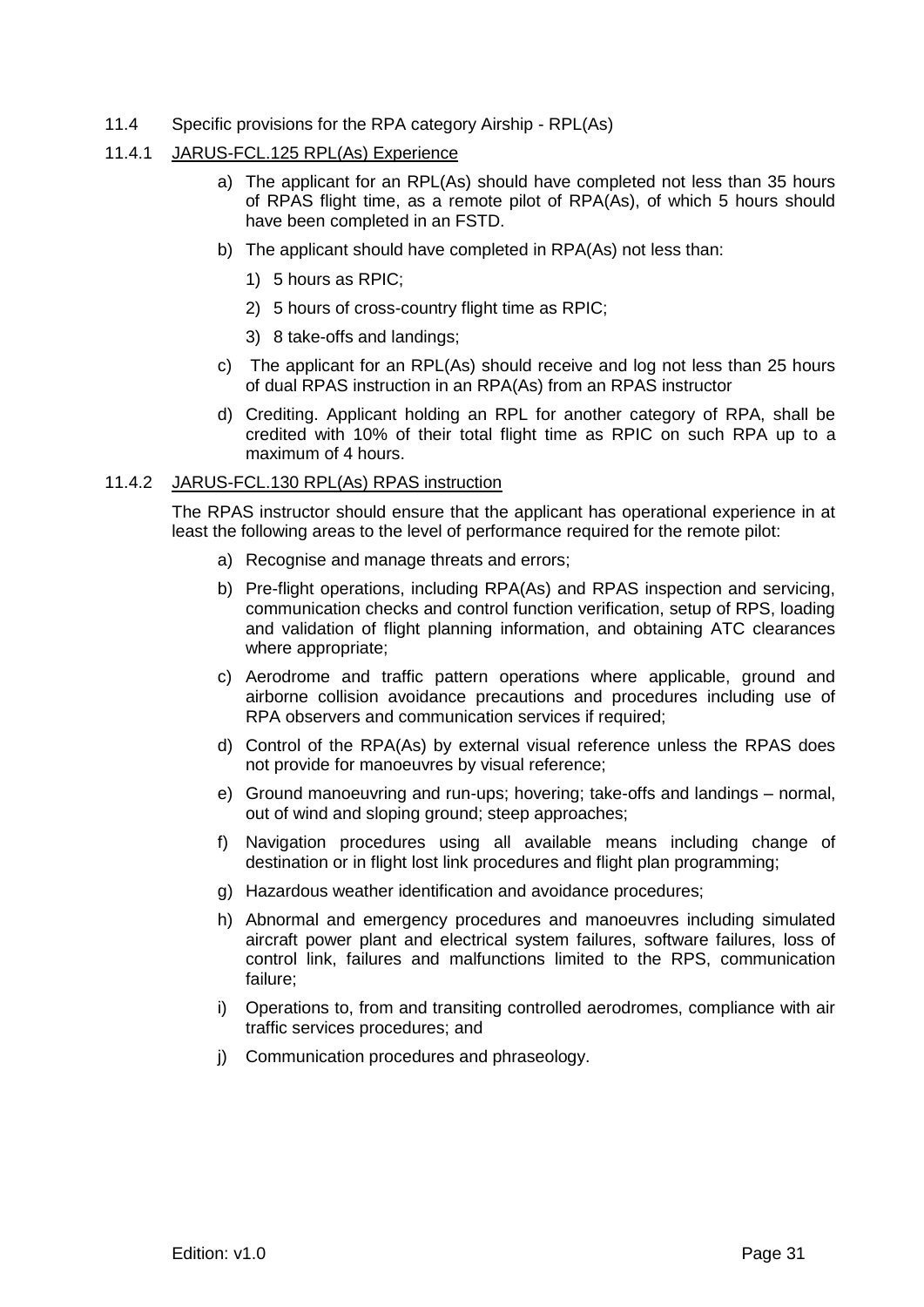<span id="page-31-0"></span>11.5 Specific provisions for the RPA category Balloon - RPL(B)

#### 11.5.1 JARUS-FCL.125 RPL(B) Experience

- a) The applicant for an RPL(B) should have completed not less than 16 hours of RPAS flight time, as a remote pilot of RPA(B), of which 2 hours should have been completed in an FSTD.
- b) The applicant should have completed in RPA(B)not less than:
	- 1) 5 hours as RPIC;
	- 2) 5 hours of cross-country flight time as RPIC;
	- 3) 20 take-offs and landings;
- c) The applicant for an RPL(B) should receive and log not less than 12 hours of dual RPAS instruction in an RPA(B) from an authorised RPAS instructor.
- d) Crediting. Applicant holding an RPL for another category of RPA, shall be credited with 10% of their total flight time as RPIC on such RPA up to a maximum of 2 hours.

#### 11.5.2 JARUS-FCL.130 RPL(B) RPAS instruction

- a) Recognise and manage threats and errors:
- b) Pre-flight operations, including RPA(B) and RPAS inspection and servicing, communication checks and control function verification, setup of RPS, loading and validation of flight planning information, and obtaining ATC clearances where appropriate;
- c) Aerodrome and traffic pattern operations where applicable, ground and airborne collision avoidance precautions and procedures including use of RPA observers and communication services if required;
- d) Control of the RPA(B) by external visual reference unless the RPAS does not provide for manoeuvres by visual reference;
- e) Ground manoeuvring and run-ups; hovering; take-offs and landings normal, out of wind and sloping ground; steep approaches;
- f) Navigation procedures using all available means including change of destination or in flight lost link procedures and flight plan programming;
- g) Hazardous weather identification and avoidance procedures;
- h) Abnormal and emergency procedures and manoeuvres including simulated aircraft power plant and electrical system failures, software failures, loss of control link, failures and malfunctions limited to the RPS, communication failure;
- i) Operations to, from and transiting controlled aerodromes, compliance with air traffic services procedures; and
- j) Communication procedures and phraseology.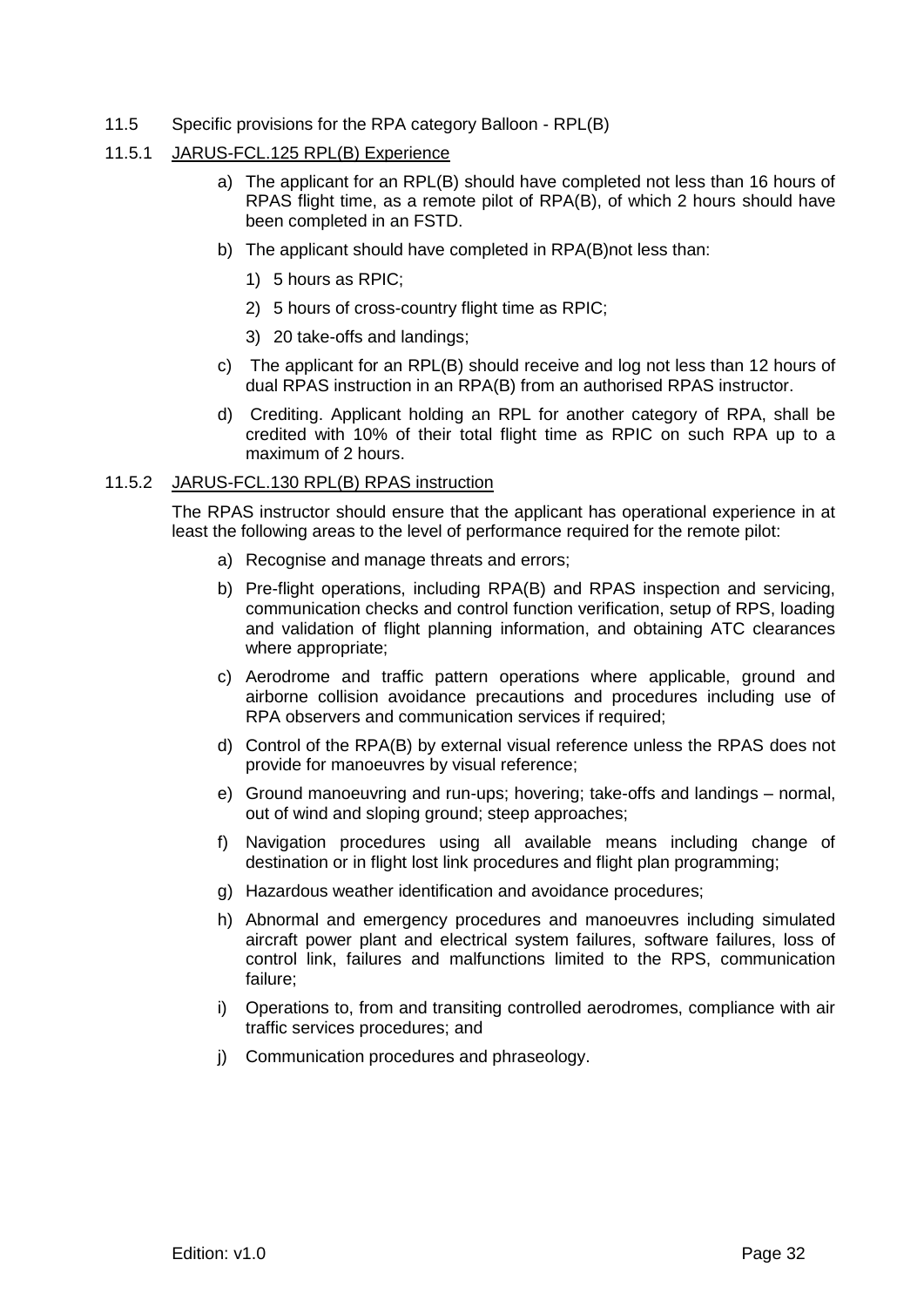#### **Subpart C - CLASS AND TYPE RATINGS**

#### <span id="page-32-1"></span><span id="page-32-0"></span>**12 Common provisions**

- <span id="page-32-2"></span>12.1 JARUS-FCL.200 Circumstances in which class or type ratings are required
- 12.1.1 The holder of a remote pilot licence should not act in any capacity as remote pilot of an RPA or RPS unless they have a valid class or type rating, or endorsements, except when undergoing skill test, or proficiency checks for renewal of class or type ratings, or receiving RPAS instruction.
- 12.1.2 Notwithstanding (a), in the case of remote flights related to the introduction or modification of an RPA or RPS, remote pilots may hold a special certificate given by the competent authority, authorising them to perform the remote flights. This authorisation shall have its validity limited to the specific remote flights.
- <span id="page-32-3"></span>12.2 JARUS-FCL.205 Privileges of the holder of a class or type rating

The privileges of the holder of a class or type rating are to act as remote pilot on an RPA or RPS specified in the rating.

- <span id="page-32-4"></span>12.3 JARUS-FCL.210 Class and type ratings - variant
- 12.3.1 In order to extend his/her privileges to another variant of an RPA or RPS within one class or type rating, the remote pilot shall undertake differences or familiarisation training. In the case of variants within a type rating, the differences or familiarisation training shall include the relevant elements defined in the operational suitability data.
- 12.3.2 If the variant has not been flown within a period of 24 calendar months following the differences training, further differences training or a proficiency check in that variant shall be required to maintain the privileges.
- 12.3.3 The differences training shall be entered in the remote pilot's logbook or equivalent record and signed by the RPAS instructor as appropriate.
- <span id="page-32-5"></span>12.4 JARUS-FCL.215 Provisions for the issue of class and type ratings
- 12.4.1 Training course. An applicant for a class or type rating shall complete a training course approved by the competent authority.
- 12.4.2 Theoretical knowledge examination. The applicant for a class or type rating shall pass a theoretical knowledge examination approved by the competent authority to demonstrate the level of theoretical knowledge required for the safe operation of the applicable RPA or RPS.

The theoretical knowledge examination shall be written and the number of multiplechoice questions shall depend on the complexity of the RPA or RPS.

12.4.3 Skill test. An applicant for a type rating shall pass a skill test in accordance with this JARUS-FCL Recommendation to demonstrate the skill required for the safe operation of the applicable RPA or RPS.

The applicant shall pass the skill test within a period of 6 calendar months after commencement of the class or type rating training course and within a period of 6 calendar months preceding the application for the issue of the class or type rating.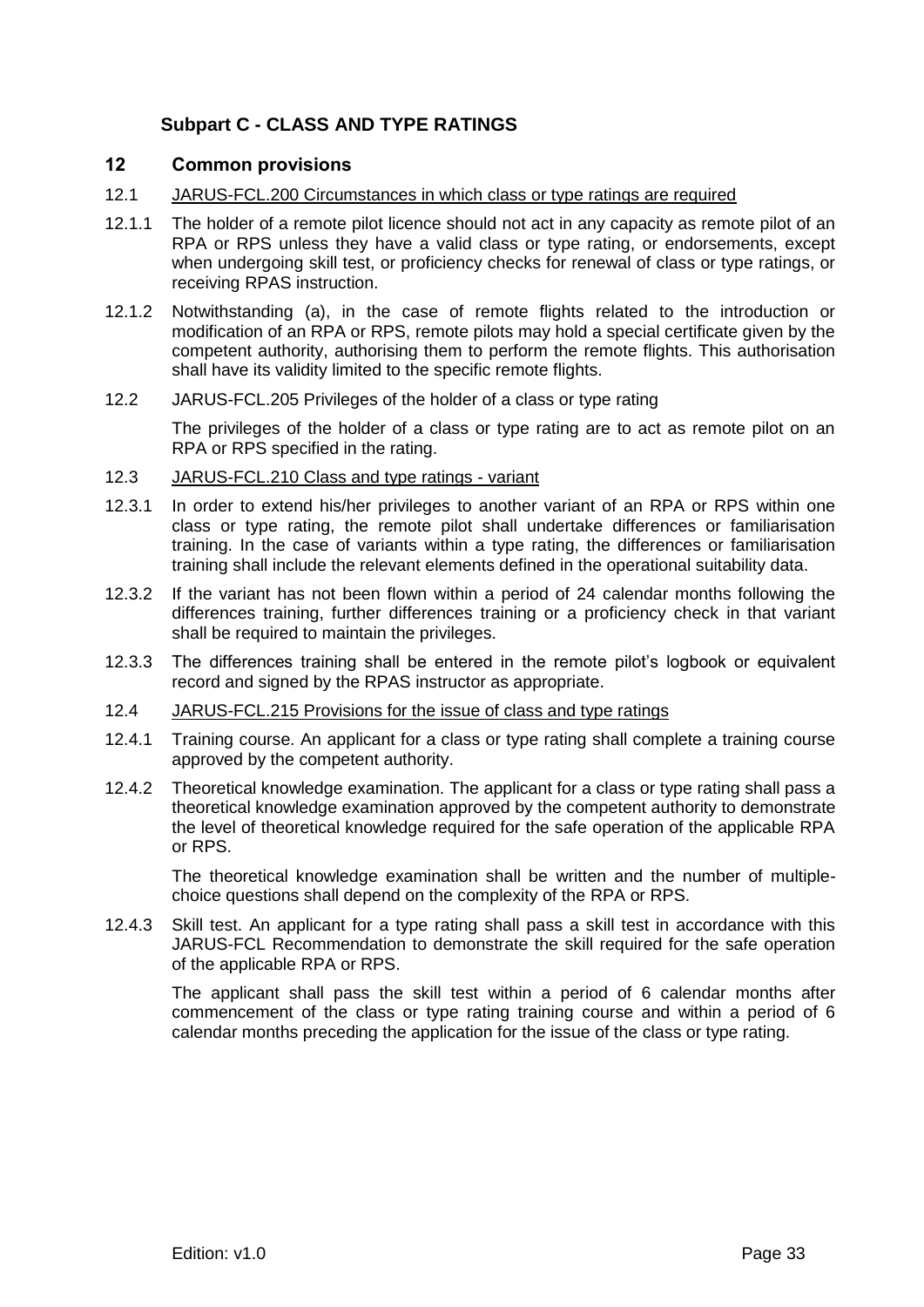- 12.4.4 An applicant who already holds a type rating for an RPA type, with the privilege for either single-pilot or multi-pilot operations, shall be considered to have already fulfilled the theoretical provisions when applying to add the privilege for the other form of operation on the same RPA type.
- <span id="page-33-0"></span>12.5 JARUS-FCL.220 Validity revalidation and renewal of type ratings
- 12.5.1 The period of validity of class or type ratings shall be 24 calendar months.
- 12.5.2 For the revalidation of class or type rating, the applicant should complete a proficiency check on the areas of operation listed in the skill test that is applicable.
- 12.5.3 For the renewal of a class or type rating, the applicant should:
	- a) take approved refresher training, when necessary to reach the level of proficiency necessary to safely operate the relevant type of RPA or RPS;
	- b) complete a proficiency check on the areas of operation listed in the skill test.
- 12.5.4 If a remote pilot takes the proficiency check in the calendar month before or the calendar month after the calendar month in which it is due, the remote pilot is considered to have taken it in the calendar month in which it was due for the purpose of computing when the next proficiency check is due.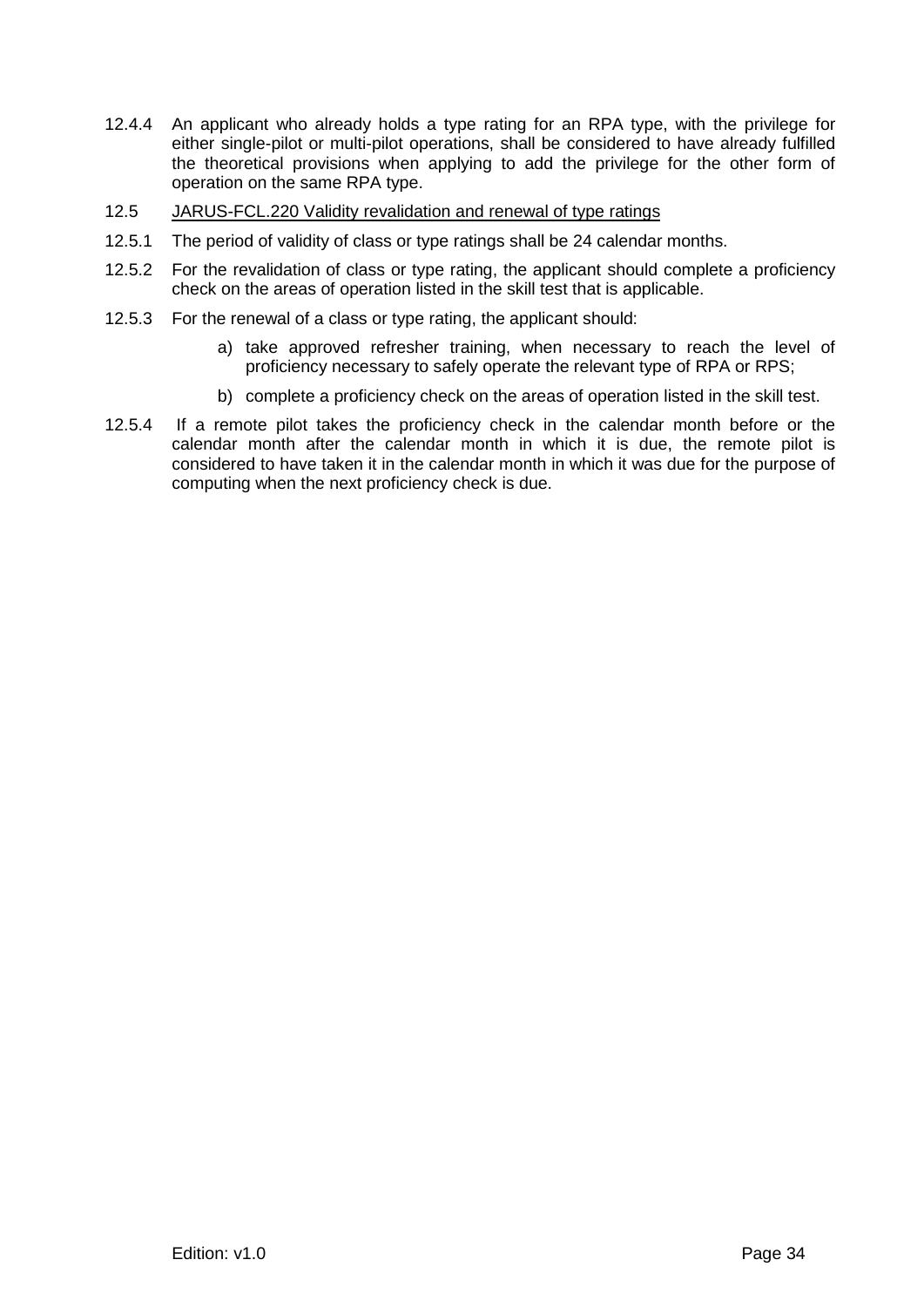#### **Subpart D - ADDITIONAL ENDORSEMENTS**

#### <span id="page-34-1"></span><span id="page-34-0"></span>**13 ENDORSEMENTS**

<span id="page-34-2"></span>13.1 FCL.300 Night endorsement for RPA

If the privileges of a remote pilot licence are to be exercised in VFR conditions at night, applicants shall have completed an approved training course. The course shall comprise:

- 13.1.1 Theoretical knowledge instruction;
- 13.1.2 at least 5 hours of RPAS flight time in the appropriate RPA category at night, including at least:
	- a) 3 hours of dual RPAS instruction, including at least 1 hour of cross-country navigation;
	- b) 5 take-offs and 5 landings.

#### <span id="page-34-3"></span>13.2 JARUS-FCL.305 High Altitude RPA endorsement

No person should act as remote pilot in command of an RPA capable of operating at high altitudes (an RPA that has a service ceiling or maximum operating altitude, whichever is lower, above 29,000 MSL) unless the person has:

- 1) Received and logged ground training from an RPAS instructor and received an endorsement in the logbook from the RPAS instructor certifying the person has satisfactorily accomplished ground training in at least the in the following subjects:
- a) High-altitude aerodynamics and meteorology;
- b) Airspace flight rules related to high altitude operations.
	- 2) Received and logged RPA flight training from an RPAS instructor and received an endorsement in the logbook from the RPAS instructor certifying the person has satisfactorily accomplished flight training on an RPAS or in an FSTD that is representative of a high altitude RPA, in at least the in the following subjects:
- a) normal cruise flight operations while operating above 29,000 feet MSL;
- b) emergency descent procedures;
- c) loss link;
- d) airframe ice accumulation;
- e) lighting strike and electrical disruption;
- f) clear air turbulence.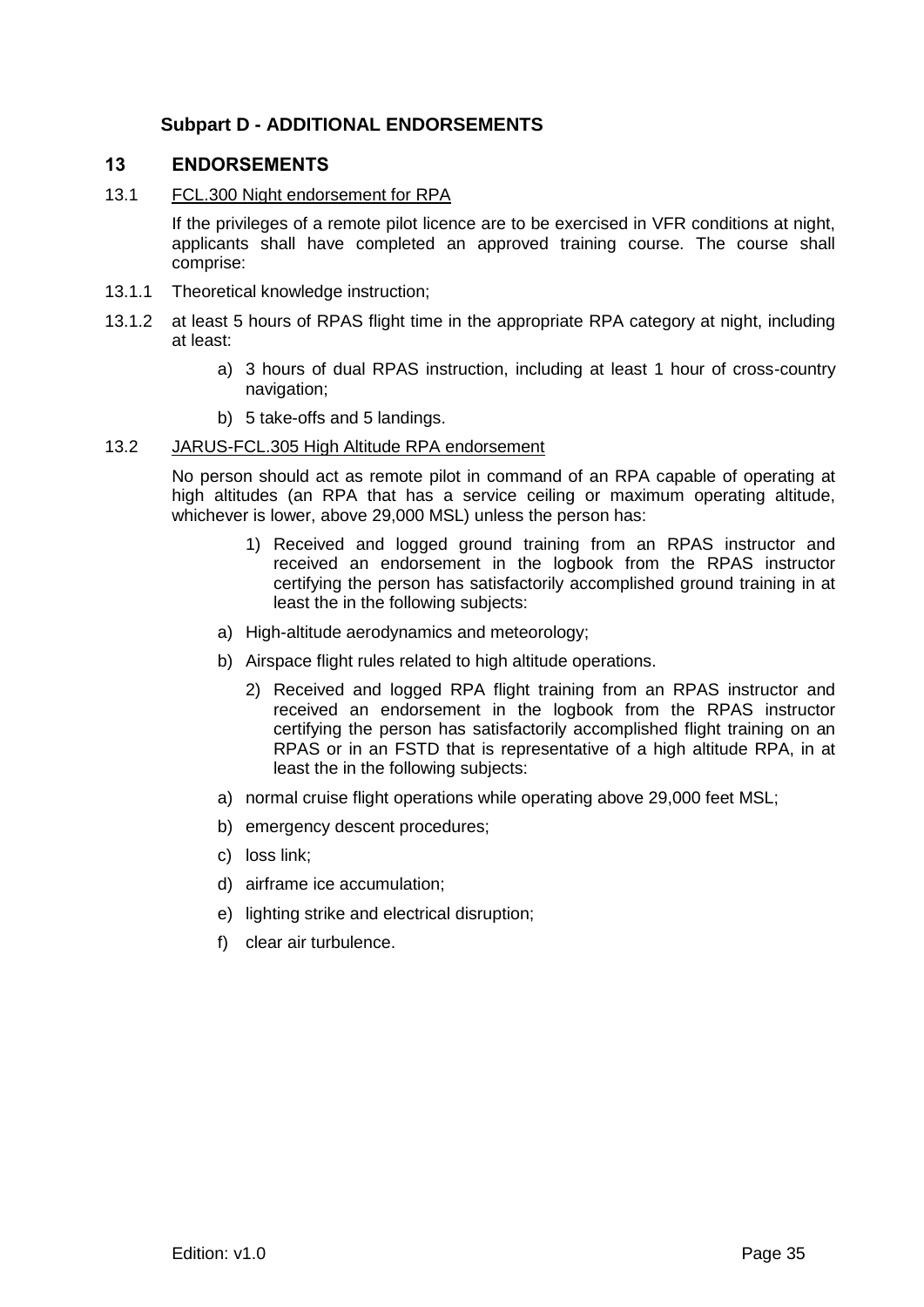#### **Subpart E - RPAS INSTRUCTORS**

#### <span id="page-35-1"></span><span id="page-35-0"></span>**14 Common provisions**

- <span id="page-35-2"></span>14.1 JARUS-FCL.400 RPAS instructor certificates
- 14.1.1 General. A person shall only carry out RPAS flight instruction when he/she holds:
	- a) A remote pilot licence issued or accepted in accordance with this JARUS-FCL Recommendation;
	- b) An RPAS instructor certificate appropriate to the RPAS instruction given, issued in accordance with this Subpart.
- 14.1.2 Special conditions:
	- a) In the case of introduction of new RPA or RPS in a State or in an operator's fleet, when compliance with the provisions established in this Subpart is not possible, the competent authority may issue a specific certificate giving privileges for RPAS instruction. Such a certificate shall be limited to the RPAS instruction flights necessary for the introduction of the new RPA or RPS and its validity shall not, in any case, exceed 1 year.
	- b) Holders of a certificate issued in accordance with (b)(1) who wish to apply for the issue of an RPAS instructor certificate shall comply with the prerequisites and revalidation provisions established for that category of RPAS instructor.

#### <span id="page-35-3"></span>14.2 JARUS-FCL.405 General prerequisites and provisions for RPAS instructors

- a) General. An applicant for an RPAS instructor certificate should be at least 18 years of age.
- b) Additional provisions for RPAS instructors providing RPAS instruction. An applicant for or the holder of an RPAS instructor certificate with privileges to conduct RPAS instruction should:
	- 1) hold at least the remote pilot licence and, where relevant, the rating for which RPAS instruction is to be given;
	- 2) have:
		- (i) completed at least 15 hours of RPAS flight time as a remote pilot on the RPA or RPS on which RPAS instruction is to be given, of which a maximum of 7 hours may be in an FSTD representing the type of RPA, if applicable; and
		- (ii) passed an assessment of competence for the relevant category of RPAS instructor on that RPA or RPS;
	- 3) be entitled to act as RPIC during such RPAS instruction.
		- a) Credit towards further ratings and for the purpose of revalidation:
		- b) Applicants for further RPAS instructor certificates may be credited with the teaching and learning skills already demonstrated for the RPAS instructor certificate held.
		- c) Hours flown as an RPAS examiner during skill tests or proficiency checks shall be credited in full towards revalidation provisions for all RPAS instructor certificates held.

#### <span id="page-35-4"></span>14.3 JARUS-FCL.410 RPAS instructor competencies and assessment

All RPAS instructors should be trained to achieve the following competencies: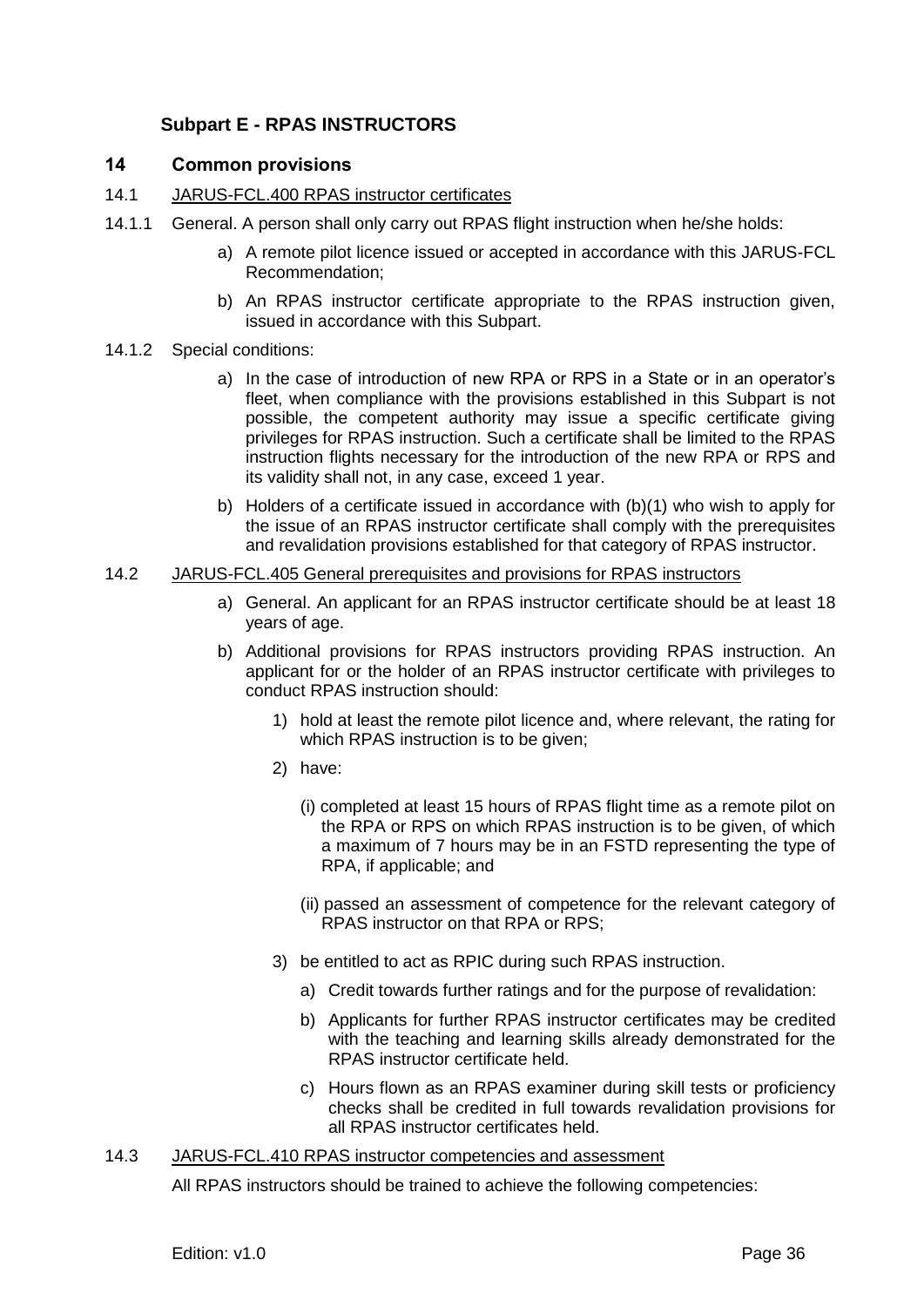- i. prepare resources;
- ii. create a climate conducive to learning;
- iii. present knowledge;
- iv. integrate Threat and Error Management (TEM) and crew resource management;
- v. manage time to achieve training objectives;
- vi. facilitate learning;
- vii. assess trainee performance
- viii. monitor and review progress
- ix. evaluate training sessions
- x. report outcome.

#### <span id="page-36-0"></span>14.4 JARUS-FCL.415 Training course

Applicants for an RPAS instructor certificate should have completed an approved course of theoretical knowledge and RPAS instruction. In addition to the specific elements prescribed in this JARUS-FCL Recommendation for each category of RPAS instructor, the course should contain the elements described in JARUS-FCL.410.

- <span id="page-36-1"></span>14.5 FCL.420 Assessment of competence
- 14.5.1 An applicant for an RPAS instructor certificate should pass an assessment of competence in the appropriate RPA or RPS to demonstrate to an RPAS examiner qualified in accordance with Subpart F the ability to instruct a student remote pilot to the level required for the issue of the relevant remote pilot licence, associated rating or certificate.
- 14.5.2 This assessment should include:
	- a) the demonstration of the competencies described in JARUS-FCL.410, during pre- flight, post-flight and theoretical knowledge instruction;
	- b) oral theoretical examinations on the ground, pre-flight and post-flight briefings and in-flight demonstrations in the appropriate RPA, RPS or FSTD;
	- c) exercises adequate to evaluate the RPAS instructor's competencies.
- 14.5.3 The assessment should be performed on the same class or type of RPA, RPS or FSTD used for the RPAS instruction.
- 14.5.4 When an assessment of competence is required for revalidation of an RPAS instructor certificate, an applicant who fails to achieve a pass in the assessment before the expiry date of an RPAS instructor certificate shall not exercise the privileges of that certificate until the assessment has successfully been completed.
- <span id="page-36-2"></span>14.6 JARUS-FCL.425 Validity, revalidation and renewal of RPAS instructor certificates
- 14.6.1 Validity.
	- a) An RPAS instructor certificate should be valid for a period of 3 years.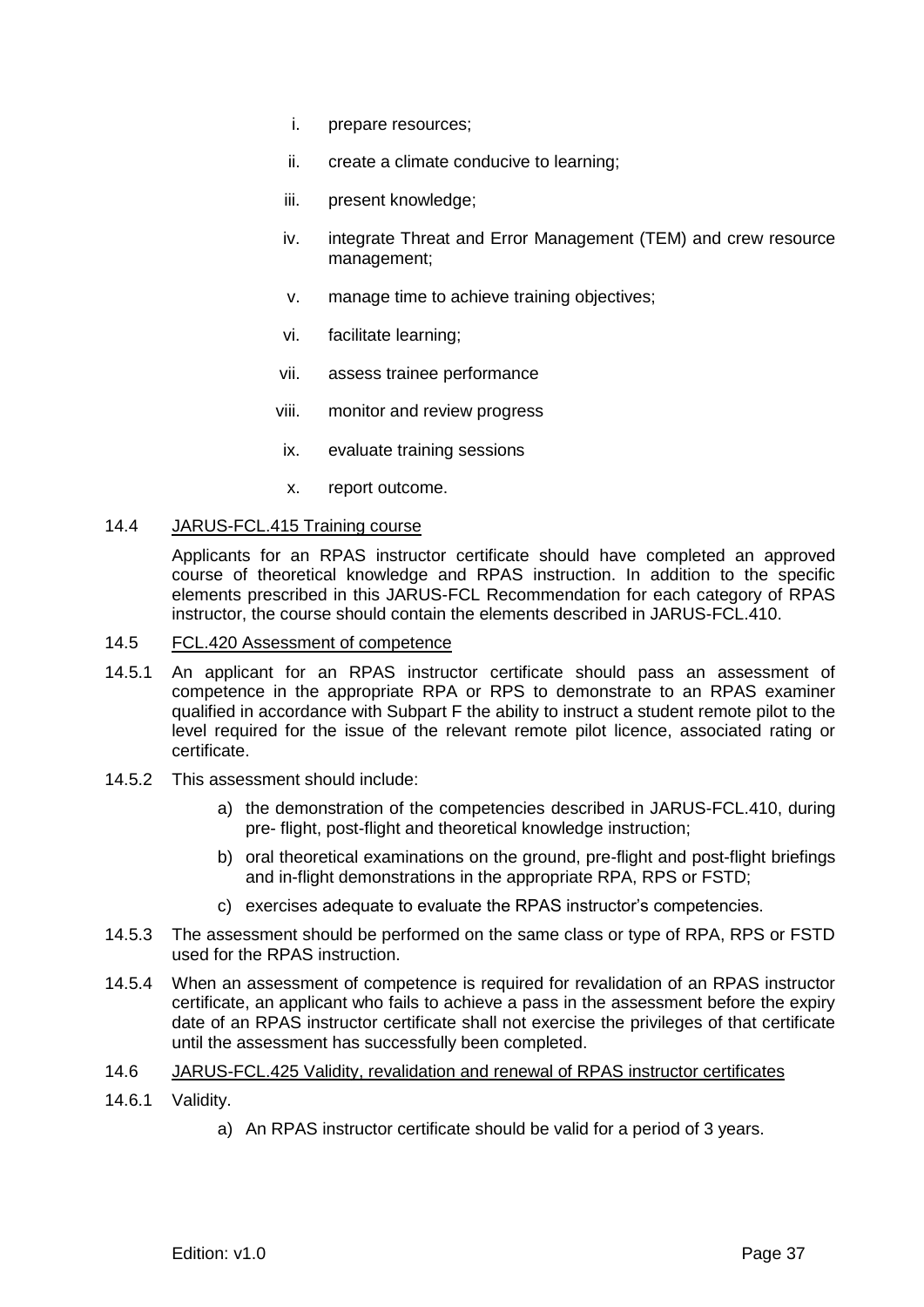#### 14.6.2 Revalidation

- a) The applicant should, within the last 12 calendar months preceding the expiry date of the RPAS instructor certificate:
- b) receive an instructor refresher training as an RPAS instructor at an ATO or another RPAS instructor;
- c) pass the assessment of competence in accordance with JARUS-FCL.420

#### 14.6.3 Renewal

- a) If the RPAS instructor certificate has lapsed, the applicant should have, within a period of 12 calendar months before renewal:
	- 1) received an instructor refresher training as an RPAS instructor at an ATO or another RPAS instructor;
	- 2) completed the relevant parts of an RPAS instructor course at an ATO;
	- 3) pass the assessment of competence in accordance with JARUS-FCL.420.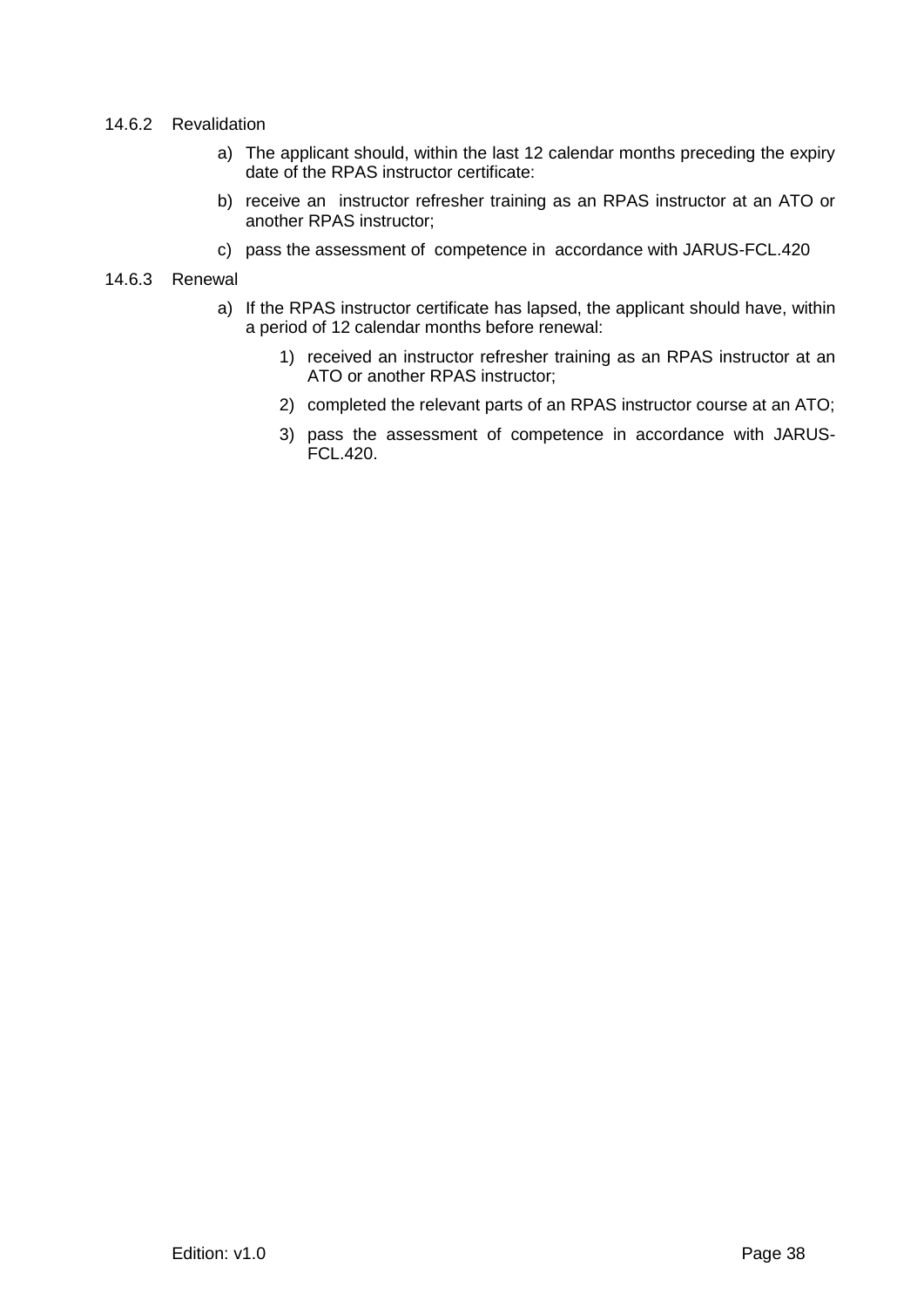#### **SUBPART F - RPAS EXAMINERS**

#### <span id="page-38-1"></span><span id="page-38-0"></span>**15 Common provisions**

#### <span id="page-38-2"></span>15.1 JARUS-FCL.500 RPAS examiner certificates

- 15.1.1 General. Holders of an RPAS examiner certificate should:
	- a) hold an equivalent remote pilot licence, associated rating or certificate to the ones for which they are authorised to conduct skill tests, proficiency checks or assessments of competence and the privilege to instruct for them;
	- b) be qualified to act as RPIC on the RPA or RPS during a skill test, proficiency check or assessment of competence when conducted on the RPA or RPS.
- 15.1.2 Special conditions:
	- a) In the case of introduction of a new RPA or RPS in a State or in an operator's fleet, when compliance with the requirements in this Subpart is not possible, the competent authority may issue a specific certificate giving privileges for the conduct of skill tests and proficiency checks. Such a certificate shall be limited to the skill tests and proficiency checks necessary for the introduction of the new RPA or RPS and its validity shall not, in any case, exceed 1 year.
	- b) Holders of a certificate issued in accordance with (b)(1) who wish to apply for an RPAS examiner certificate should comply with the prerequisites and revalidation provisions for that category of RPAS examiner.

#### <span id="page-38-3"></span>15.2 JARUS-FCL.505 Limitation of privileges in case of vested interests

- 15.2.1 RPAS examiners should not conduct:
	- a) skill tests or assessments of competence of applicants for the issue of a remote pilot licence, associated rating or certificate:
		- 1) to whom they have provided more than 25 % of the required RPAS flight instruction for the remote pilot licence, associated rating or certificate for which the skill test or assessment of competence is being taken; or
		- 2) when they have been responsible for the recommendation for the skill test, in accordance with JARUS-FCL.030;
	- b) skill tests, proficiency checks or assessments of competence whenever they feel that their objectivity may be affected.

#### <span id="page-38-4"></span>15.3 JARUS-FCL.510 Prerequisites for RPAS examiners

- 15.3.1 Applicants for an RPAS examiner certificate should demonstrate:
	- a) relevant knowledge, background and appropriate experience related to the privileges of an RPAS examiner;
	- b) that they have not been subject to any sanctions, including the suspension, limitation or revocation of any of their remote pilot licences, associated ratings or certificates issued in accordance with this JARUS-FCL Recommendation or national legislation during the last 3 years.
- <span id="page-38-5"></span>15.4 FCL.515 RPAS examiner standardisation
	- a) Applicants for an RPAS examiner certificate should undertake a standardisation course provided by the competent authority or by an ATO and approved by the competent authority.
	- b) The standardisation course should consist of theoretical and practical instruction and should include, at least: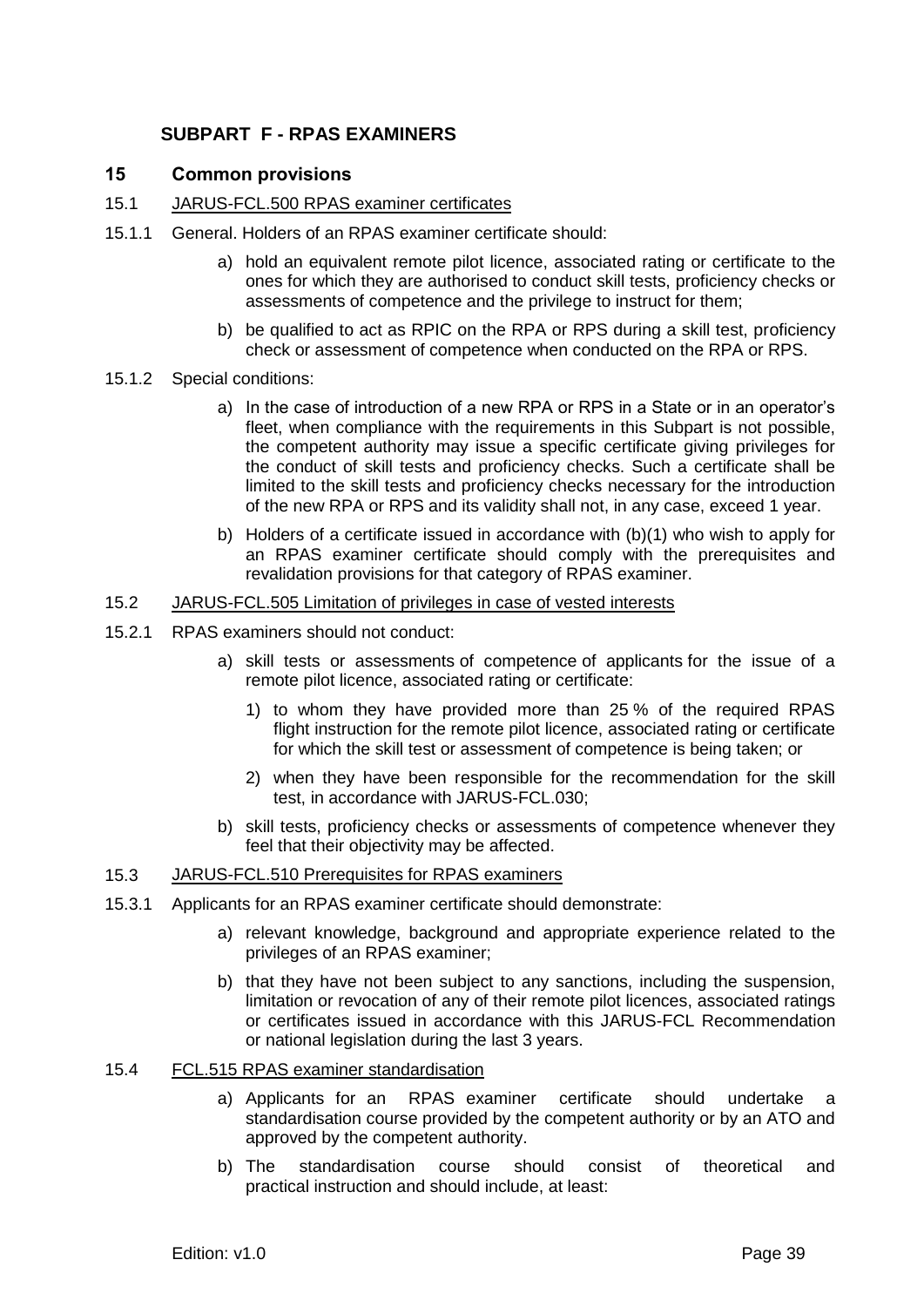- 1) the conduct of 2 skill tests, proficiency checks or assessments of competences for the remote pilot licences, associated ratings or certificates for which the applicant seeks the privilege to conduct tests and checks;
- 2) instruction on the applicable provisions in this JARUS-FCL Recommendation and the applicable air operations provisions, the conduct of skill tests, proficiency checks and assessments of competence, and their documentation and reporting;
- 3) a briefing on the national administrative procedures, provisions for protection of personal data, liability, accident insurance and fees;
- c) Holders of an RPAS examiners certificate should not conduct skill tests, proficiency checks or assessments of competence of an applicant for which the competent authority is not the same that issued the examiner's certificate, unless they have reviewed the latest available information containing the relevant national procedures of the applicant's competent authority.

#### 15.5 JARUS-FCL.520 RPAS examiners assessment of competence

<span id="page-39-0"></span>Applicants for an RPAS examiner certificate should demonstrate their competence to an inspector from the competent authority or a senior ROAS examiner specifically authorised to do so by the competent authority responsible for the RPAS examiner's certificate through the conduct of a skill test, proficiency check or assessment of competence in the RPAS examiner role for which privileges are sought, including briefing, conduct of the skill test, proficiency check or assessment of competence, and assessment of the person to whom the test, check or assessment is given, debriefing and recording documentation.

#### <span id="page-39-1"></span>15.6 JARUS-FCL.525 Validity, revalidation and renewal of RPAS examiner certificates

- a) Validity. An RPAS examiner certificate shall be valid for 3 years.
- b) Revalidation. An RPAS examiner certificate shall be revalidated when the holder has, during the validity period of the RPAS examiner certificate:
	- 1) conducted at least 2 skill tests, proficiency checks or assessments of competence every year;
	- 2) attended an RPAS examiner refresher seminar provided by the competent authority or by an ATO and approved by the competent authority, during the last year of the validity period.
	- 3) One of the skill tests or proficiency checks completed during the last year of the validity period in accordance with (1) should have been assessed by an inspector from the competent authority or by a senior RPAS examiner specifically authorised to do so by the competent authority responsible for the RPAS examiner's certificate.
	- 4) When the applicant for the revalidation holds privileges for more than one category of RPAS examiner, combined revalidation of all RPAS examiner privileges may be achieved when the applicant complies with the provisions in (b)(1) and (2) and JARUSFCL.520 for one of the categories of RPAS examiner certificate held, in agreement with the competent authority.
- c) Renewal. If the RPAS examiner certificate has expired, applicants should comply with the provisions of (b)(2) and FCL.1020 before they can resume the exercise of the privileges.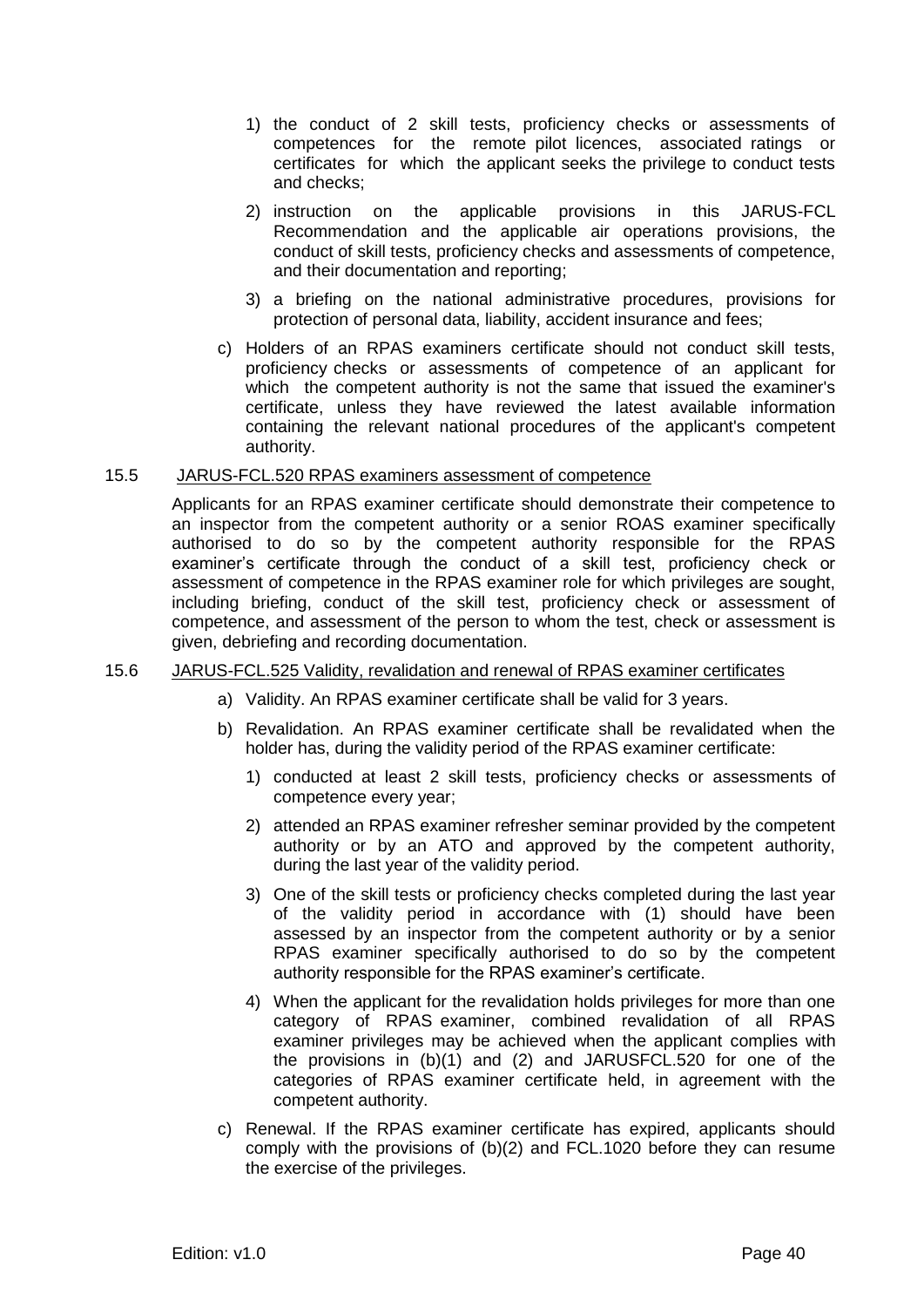- d) An RPAS examiner certificate should only be revalidated or renewed if the applicant demonstrates continued compliance with the provisions in JARUS-FCL.510 and JARUS-FCL.530.
- <span id="page-40-0"></span>15.7 JARUS-FCL.530 Conduct of skill tests, proficiency checks and assessments of competence
	- a) When conducting skill tests, proficiency checks and assessments of competence, RPAS examiners should:
		- 1) ensure that communication with the applicant can be established without language barriers;
		- 2) verify that the applicant complies with all the qualification, training and experience requirements in this JARUS-FCL Recommendation for the issue, revalidation or renewal of the remote pilot licence, associated rating or certificate for which the skill test, proficiency check or assessment of competence is taken;
		- 3) make the applicant aware of the consequences of providing incomplete, inaccurate or false information related to their training and flight experience.
	- b) After completion of the skill test or proficiency check, the RPAS examiner should:
		- 1) inform the applicant of the result of the test. In the event of a partial pass or fail, the RPAS examiner should inform the applicant that he/she may not exercise the privileges of the rating until a full pass has been obtained. The RPAS examiner should detail any further training requirement and explain the applicant's right of appeal;
		- 2) in the event of a pass in a proficiency check or assessment of competence for revalidation or renewal, endorse the applicant's remote pilot licence or certificate with the new expiry date of the associated rating or certificate, if specifically authorised for that purpose by the competent authority responsible for the applicant's remote pilot licence;
		- 3) provide the applicant with a signed report of the skill test or proficiency check and submit without delay copies of the report to the competent authority responsible for the applicant's remote pilot licence, and to the competent authority that issued the RPAS examiner certificate. The report shall include:
			- i. a declaration that the RPAS examiner has received information from the applicant regarding his/her experience and instruction, and found that experience and instruction complying with the applicable requirements in this JARUS-FCL Recommendation;
			- ii. confirmation that all the required manoeuvres and exercises have been completed, as well as information on the verbal theoretical knowledge examination, when applicable. If an item has been failed, the RPAS examiner shall record the reasons for this assessment;
			- iii. the result of the test, check or assessment of competence;
			- iv. a declaration that the RPAS examiner has reviewed and applied the national procedures and requirements of the applicant's competent authority if the competent authority responsible for the applicant's remote pilot licence is not the